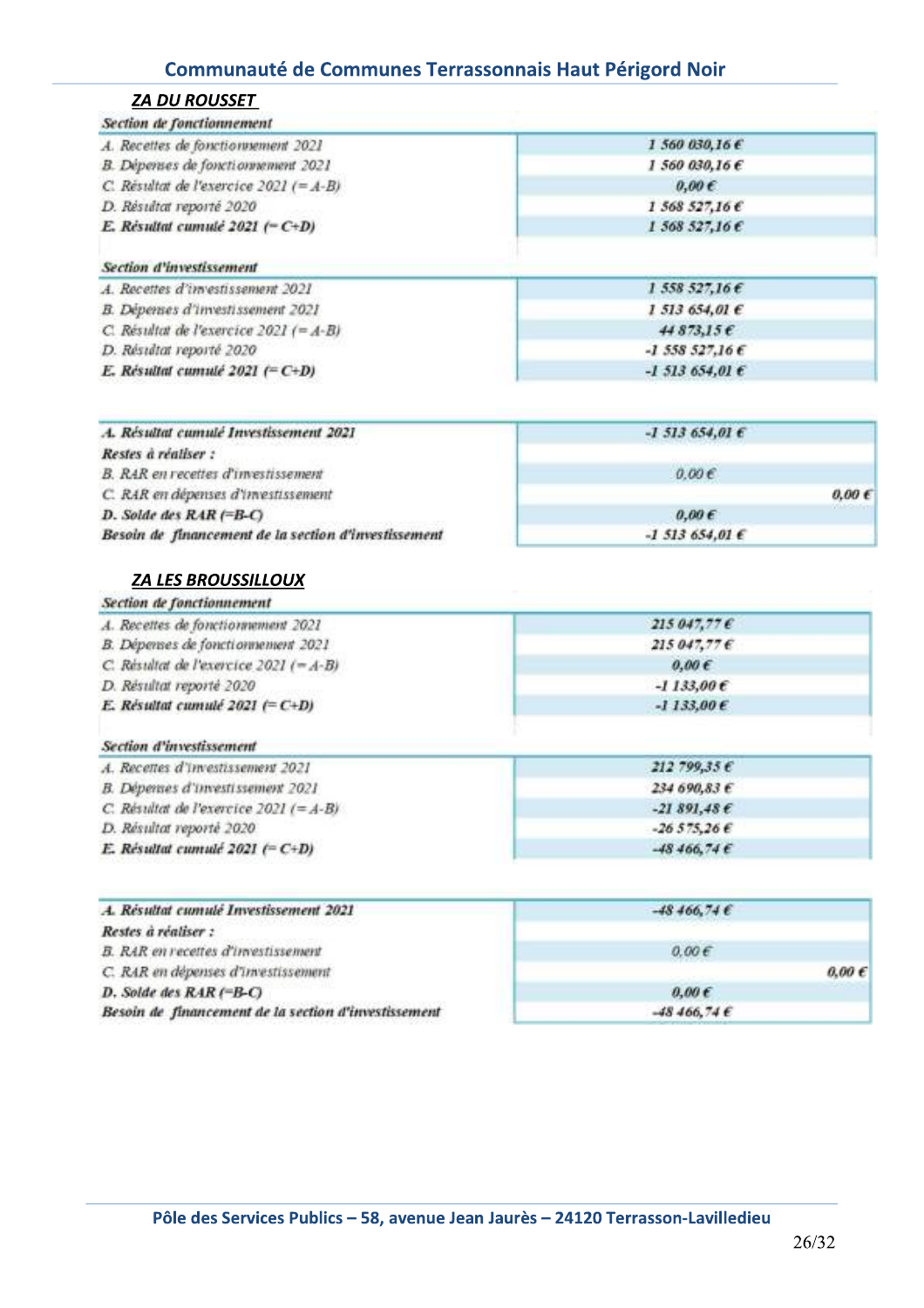| <u>ZA LES FAURIES</u>                                |                         |
|------------------------------------------------------|-------------------------|
| <b>Section de fonctionnement</b>                     |                         |
| A. Recettes de fonctionnement 2021                   | 1 622 770,09 $\epsilon$ |
| B. Dépenses de fonctionnement 2021                   | 1 622 770,09 $\epsilon$ |
| C. Résultat de l'exercice 2021 (= $A-B$ )            | $0,00 \in$              |
| D. Résultat reporté 2020                             | 1 089 046,35 $\epsilon$ |
| E. Résultat cumulé 2021 $(= C+D)$                    | 1 089 046,35 $\epsilon$ |
| <b>Section d'investissement</b>                      |                         |
| A. Recettes d'investissement 2021                    | 1 600 300,08 $\epsilon$ |
| B. Dépenses d'investissement 2021                    | 1767116,896             |
| C. Résultat de l'exercice 2021 (= A-B)               | $-166816,816$           |
| D. Résultat reporté 2020                             | $-658389,10E$           |
| E. Résultat cumulé 2021 (= $C+D$ )                   | $-825205,91$ $\epsilon$ |
|                                                      |                         |
| A. Résultat cumulé Investissement 2021               | $-825205,916$           |
| Restes à réaliser :                                  |                         |
| B. RAR en recettes d'investissement                  |                         |
| C. RAR en dépenses d'investissement                  |                         |
| D. Solde des $RAR$ (=B-C)                            |                         |
| Besoin de financement de la section d'investissement | $-825205,916$           |

 $\frac{1}{2}$ Considerant la necessité de cumuler l'ensemble de ces resultats de chacun de ces comptes administratifs à intégrer au budget annexe ZAE en 2022 dont la teneur est la suivante :

 $\overline{\phantom{a}}$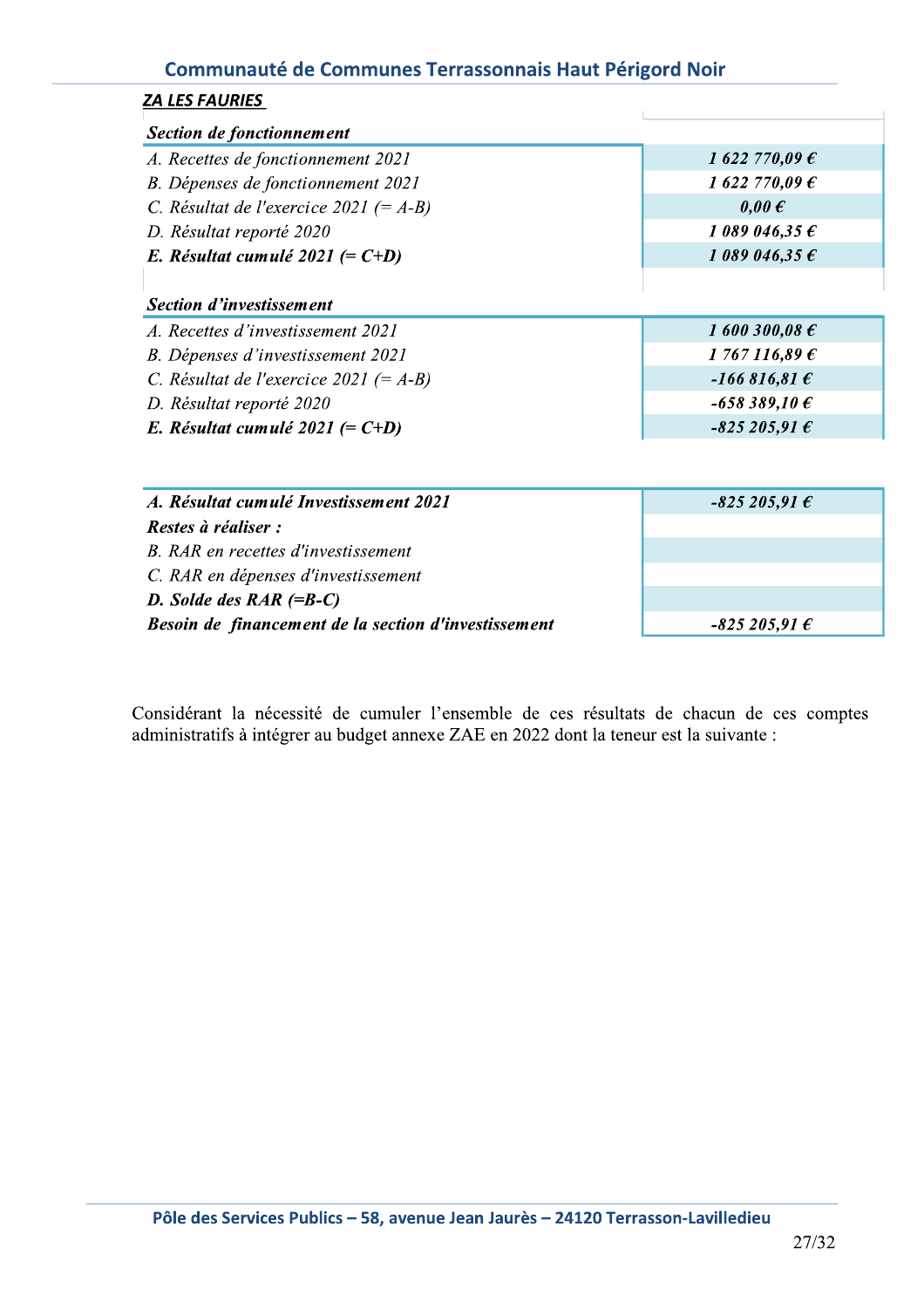| Section de fonctionnement                 |                         |
|-------------------------------------------|-------------------------|
| A. Recettes de fonctionnement 2021        | 3 397 848,02 $\epsilon$ |
| B. Dépenses de fonctionnement 2021        | 3 397 848,02 $\epsilon$ |
| C. Résultat de l'exercice 2021 (= $A-B$ ) | $0,00 \in$              |
| D. Résultat reporté 2020                  | 2 656 440,51 $\epsilon$ |
| E. Résultat cumulé 2021 (= $C+D$ )        | 2 656 440,51 $\epsilon$ |
|                                           |                         |
| <b>Section d'investissement</b>           |                         |
| A. Recettes d'investissement 2021         | 3 371 626,59 $\epsilon$ |
| B. Dépenses d'investissement 2021         | 3 515 461,73 $\epsilon$ |
| C. Résultat de l'exercice 2021 (= $A-B$ ) | $-143835,146$           |
|                                           |                         |
| D. Résultat reporté 2020                  | $-2243491,526$          |
| E. Résultat cumulé 2021 (= $C+D$ )        | $-2387326,666$          |

| A. Résultat cumulé Investissement 2021               | $-2,387,326,66 \in$ |
|------------------------------------------------------|---------------------|
| Restes à réaliser :                                  |                     |
| B. RAR en recettes d'investissement                  |                     |
| C. RAR en dépenses d'investissement                  |                     |
| D. Solde des $RAR$ (=B-C)                            |                     |
| Besoin de financement de la section d'investissement | $-2,387,326,66 \in$ |

#### **AFFECTATION DES RESULTATS ET INTEGRATION CUMULEE**

Le conseil communautaire, après en avoir délibéré, DECIDE :

#### d'AFFECTER les résultat cumulés comme suit

| Report du résultat d'investissement            | $-2,387,326,66 \in$ |
|------------------------------------------------|---------------------|
| Couverture du besoin de financement            |                     |
| Report à nouveau du résultat de fonctionnement | $2,656,440,51 \in$  |

d'AUTORISER le Président à signer tous actes et documents nécessaires à la mise en application de cette décision.

#### OBJET : Budget annexe Assainissement 451 – Affectation cumulée des résultats 2021 et intégration cumulée au sein du budget 2022

Vu, la délibération du conseil communautaire du 23 novembre 2021 portant suppression du budget annexe SPANC au 31 décembre 2021 et portant intégration des résultats au BA Assainissement

Vu, les travaux de la commission des finances du 28 février 2022 et du 28 Mars 2022,

Vu, les travaux du bureau communautaire du 28 Mars 2022,

 $Vu$ , le débat d'orientations budgétaires 2022,

Après avoir entendu ce jour, le Compte Administratif de l'exercice 2021 du SPANC Après avoir entendu ce jour, le Compte Administratif de l'exercice 2021 du budget Assainissement Statuant sur l'affectation du résultat cumulé d'exploitation, Considérant les éléments suivants présentés ci-dessous :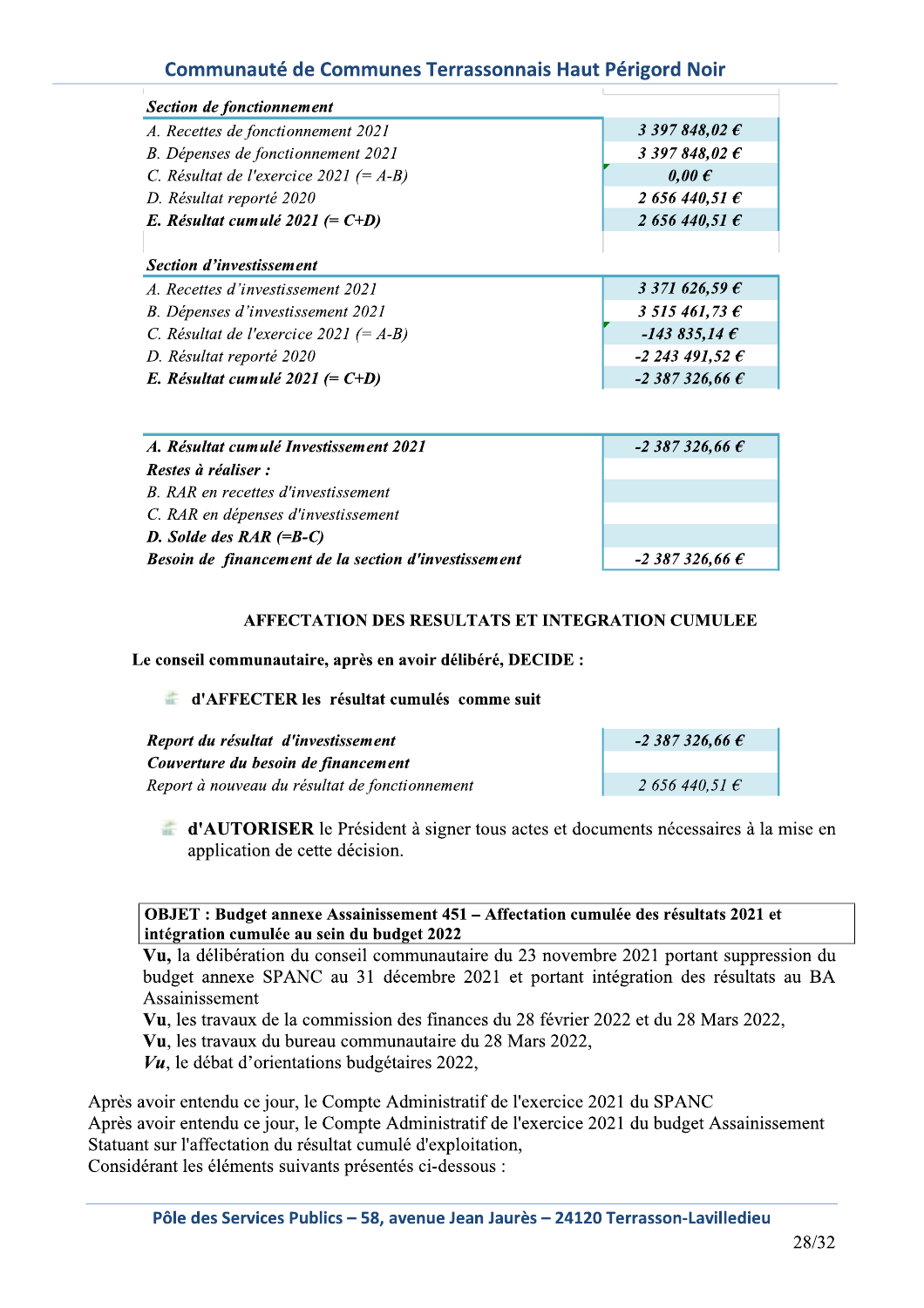| <b>BA SPANC</b> |  |
|-----------------|--|
|                 |  |

 $\overline{\phantom{a}}$ 

| Section de fonctionnement<br>A. Recettes de fonctionnement 2021 | $0,00 \in$                  |
|-----------------------------------------------------------------|-----------------------------|
| B. Dépenses de fonctionnement 2021                              | 653,00€                     |
| C. Résultat de l'exercice 2021 $(=A-B)$                         | $-653,00E$                  |
| D. Résultat reporté 2020                                        | $0,00 \in$                  |
| E. Résultat cumulé 2021 (- C+D)                                 | $-653,00 \text{ } \epsilon$ |
| Section d'investissement                                        |                             |
| A. Recettes d'investissement 2021                               | $0,00 \in$                  |
| B. Dépenses d'investissement 2021                               | $0,00 \in$                  |
| C. Résultat de l'exercice 2021 $(=A-B)$                         | $0,00 \in$                  |
| D. Résultat reporté 2020                                        | 2393,756                    |
| E. Résultat cumulé 2021 (= $C+D$ )                              | 2393,756                    |
| A. Résultat cumulé Investissement 2021                          | 2393,756                    |
| Restes à réaliser :                                             |                             |
| B. RAR en recettes d'investissement                             | 0.00E                       |
| C. RAR en dépenses d'investissement                             | $0,00 \in$                  |
| D. Solde des $RAR$ $( = B - C)$                                 | 0.00E                       |
| Capacité de financement de la section d'investissement          | 2393,756                    |

| A. Recettes de fonctionnement 2021                     | 1 198 735,99 $\epsilon$ |
|--------------------------------------------------------|-------------------------|
| B. Dépenses de fonctionnement 2021                     | 794 294,81 €            |
| C. Résultat de l'exercice 2021 (= $A-B$ )              | 404 441,18 $\epsilon$   |
| D. Résultat reporté 2020                               | 158 873,41 $\epsilon$   |
| E. Résultat cumulé 2021 (= $C+D$ )                     | 563 314,59 $\epsilon$   |
| Section d'investissement                               |                         |
| A. Recettes d'investissement 2021                      | 2131435,356             |
| B. Dépenses d'investissement 2021                      | 2 612 939,76 $\epsilon$ |
| C. Résultat de l'exercice 2021 (= A-B)                 | $-481504, 416$          |
| D. Résultat reporté 2020                               | 407 778,24 $\epsilon$   |
| E. Résultat cumulé 2021 (= $C+D$ )                     | $-73726,176$            |
|                                                        |                         |
| A. Résultat cumulé Investissement 2021                 | $-73\,726,17\,\epsilon$ |
| Restes à réaliser :                                    |                         |
| B. RAR en recettes d'investissement                    | $1326599,47 \in$        |
| C. RAR en dépenses d'investissement                    | 1 111 420,26 $\epsilon$ |
| D. Solde des $RAR$ (=B-C)                              | 215 179,21 €            |
| Capacité de financement de la section d'investissement | 141 453,04 $\epsilon$   |

Considérant la nécessité de cumuler l'ensemble de ces résultats de chacun de ces comptes administratifs à intégrer au budget Assainissement en 2022 dont la teneur est la suivante :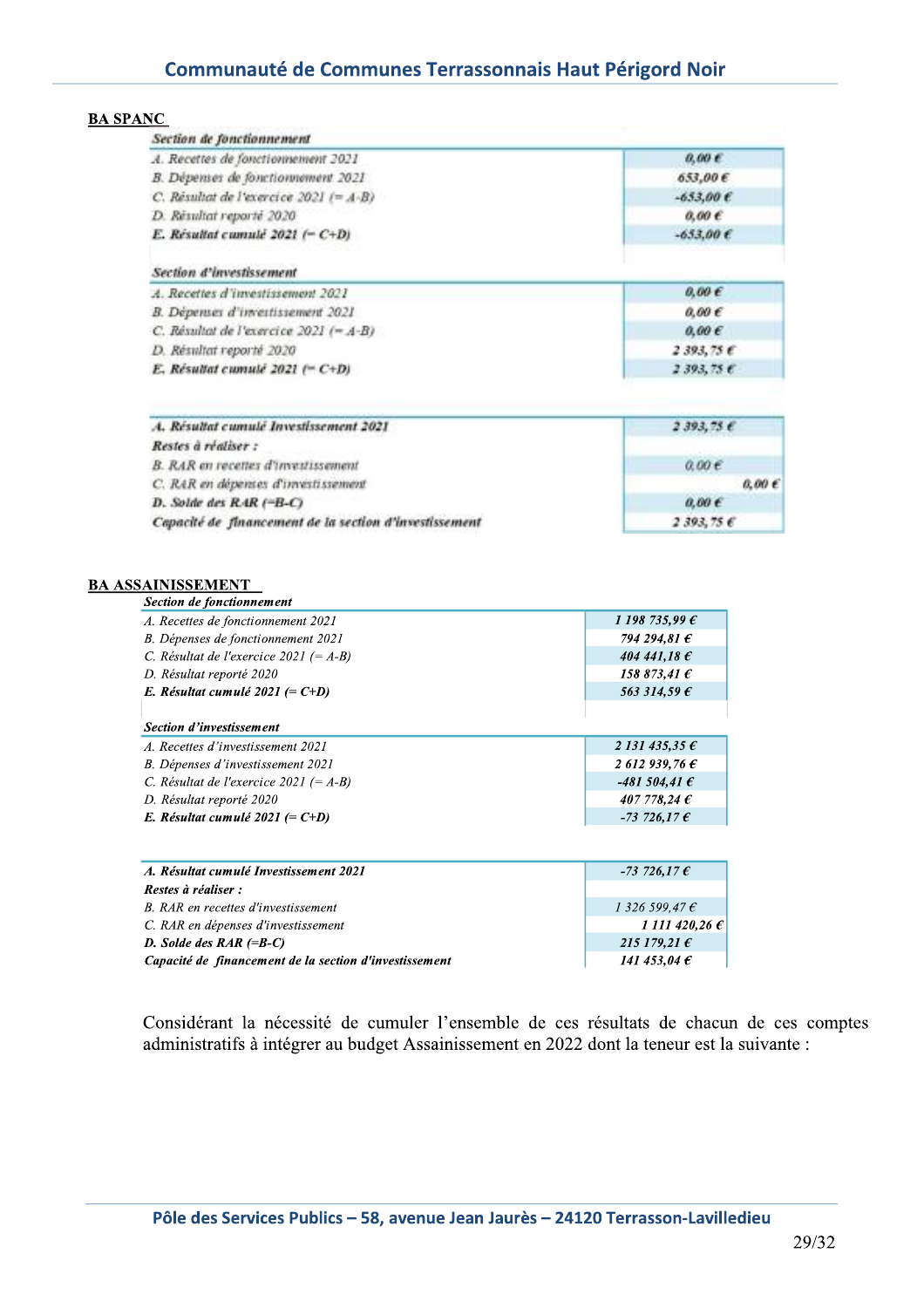| Section de fonctionnement                 |                         |
|-------------------------------------------|-------------------------|
| A. Recettes de fonctionnement 2021        | 1 198 735,99 $\epsilon$ |
| B. Dépenses de fonctionnement 2021        | 794 947,81 €            |
| C. Résultat de l'exercice 2021 (= $A-B$ ) | 403 788.18 $\epsilon$   |
| D. Résultat reporté 2020                  | 158 873,41 $\epsilon$   |
| E. Résultat cumulé 2021 (= $C+D$ )        | 562 661.59 $\epsilon$   |
|                                           |                         |
| <b>Section d'investissement</b>           |                         |
| A. Recettes d'investissement 2021         | 2 131 435,35 $\epsilon$ |
| B. Dépenses d'investissement 2021         | 2612939.76E             |
| C. Résultat de l'exercice 2021 (= $A-B$ ) | -481 504,41 $\epsilon$  |
| D. Résultat reporté 2020                  | 410 171,99 $\epsilon$   |
| E. Résultat cumulé 2021 (= $C+D$ )        | -71 332,42 $\epsilon$   |

| A. Résultat cumulé Investissement 2021                 | -71 332,42 $\epsilon$ |
|--------------------------------------------------------|-----------------------|
| Restes à réaliser :                                    |                       |
| B. RAR en recettes d'investissement                    |                       |
| C. RAR en dépenses d'investissement                    |                       |
| D. Solde des $RAR$ (=B-C)                              |                       |
| Capacité de financement de la section d'investissement | 143 846,79 $\epsilon$ |

#### AFFECTATION DES RESULTATS ET INTEGRATION CUMULEE

#### Le conseil communautaire, après en avoir délibéré, DECIDE :

#### d'AFFECTER les résultat cumulés comme suit

Report du résultat d'investissement Couverture du besoin de financement Report à nouveau du résultat de fonctionnement

| -71 332,42 $\epsilon$ |
|-----------------------|
|                       |
| 5626150C              |

d'AUTORISER le Président à signer tous actes et documents nécessaires à la mise en application de cette décision.

OBJET : Budget annexe Assainissement 451 - Approbation du Budget 2022 Vu, les travaux de la commission des finances du 28 février 2022 et du 28 Mars 2022, Vu, les travaux du bureau communautaire du 28 Mars 2022,  $Vu$ , le débat d'orientations budgétaires 2022,

#### Le conseil communautaire, après en avoir délibéré, DECIDE, à l'unanimité :

**D'ADOPTER** le budget 2022 lequel peut se résumer comme suit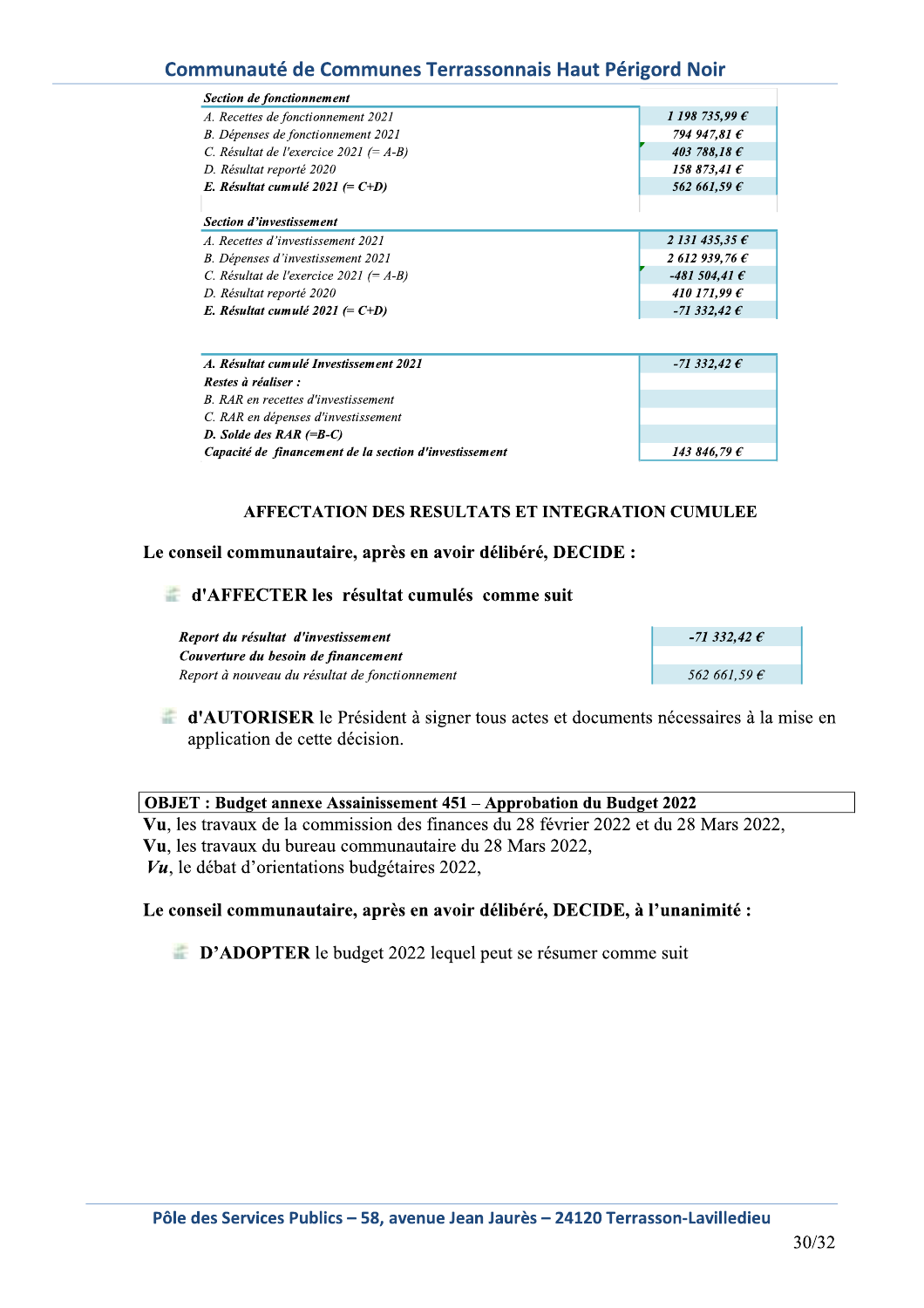| <b>Budget annexe assainissement</b> |                 | 2022                  |                         |                       |  |
|-------------------------------------|-----------------|-----------------------|-------------------------|-----------------------|--|
|                                     |                 | <b>FONCTIONNEMENT</b> |                         | <b>INVESTISSEMENT</b> |  |
| Libellé                             | <b>Dépenses</b> | <b>Recettes</b>       |                         | <b>Recettes</b>       |  |
| Résultats reportés                  |                 | 562 661,59 €          | 71 332,42 $\epsilon$    | $0,00 \in$            |  |
| Restes à réaliser                   |                 |                       | 1 111 420,26 €          | 1 326 599,47 €        |  |
| <b>Affectation</b>                  |                 |                       |                         |                       |  |
| <b>Prévision de l'exercice</b>      | 1 467 661,59 €  | 905 000,00 $\in$      | 1 960 864,18 $\epsilon$ | $1817017,39 \in$      |  |
| <b>Totaux</b>                       | 1 467 661,59 €  | 1467 661,59 €         | 3 143 616,86 €          | 3 143 616,86 €        |  |

- **EXECUTE:** DE DETERMINER le niveau de vote : le budget est voté par chapitre en section de fonctionnement et par chapitre et opération en section d'investissement.
- **E D'AUTORISER** le Président à signer tous les actes et documents nécessaires à la mise en application de cette décision.

| OBJET: Budget annexe Zones d'Activités 449 – Approbation du Budget 2022              |  |  |  |  |
|--------------------------------------------------------------------------------------|--|--|--|--|
| Vu, les travaux de la commission des finances du 28 février 2022 et du 28 Mars 2022, |  |  |  |  |
| Vu, les travaux du bureau communautaire du 28 Mars 2022,                             |  |  |  |  |
| $V\mu$ , le débat d'orientations budgétaires 2022,                                   |  |  |  |  |

#### Le conseil communautaire, après en avoir délibéré, DECIDE, à l'unanimité :

| L lbe llé               |                 | <b>FONCTIONNEMENT</b> | <b>INVESTISSEMENT</b> |                 |  |
|-------------------------|-----------------|-----------------------|-----------------------|-----------------|--|
|                         | <b>Depenses</b> | <b>Recettes</b>       | Depenses              | <b>Recettes</b> |  |
| Résultats reportés      |                 | 2 656 440,51 €        | 2387326,66€           | 0.00E           |  |
| Restes à réaliser       |                 |                       | $0.00 \in$            | $0.00 \in$      |  |
| Affectation             |                 |                       |                       | $0.00\epsilon$  |  |
| Prévision de l'exercice | 9017688,81€     | 6 361 248,30 €        | 5172587,51€           | 7559914.17€     |  |
| Totaux                  | 9 017 688,81 €  | 9 017 688,81 €        | 7559914.17€           | 7559 914,17€    |  |

**EXECUTE:** D'ADOPTER le budget 2022 lequel peut se résumer comme suit

- **EXECUTE:** DE DETERMINER le niveau de vote : le budget est voté par chapitre en section de fonctionnement et par chapitre et opération en section d'investissement.
- **EXECUTORISER** le Président à signer tous les actes et documents nécessaires à la mise en application de cette décision.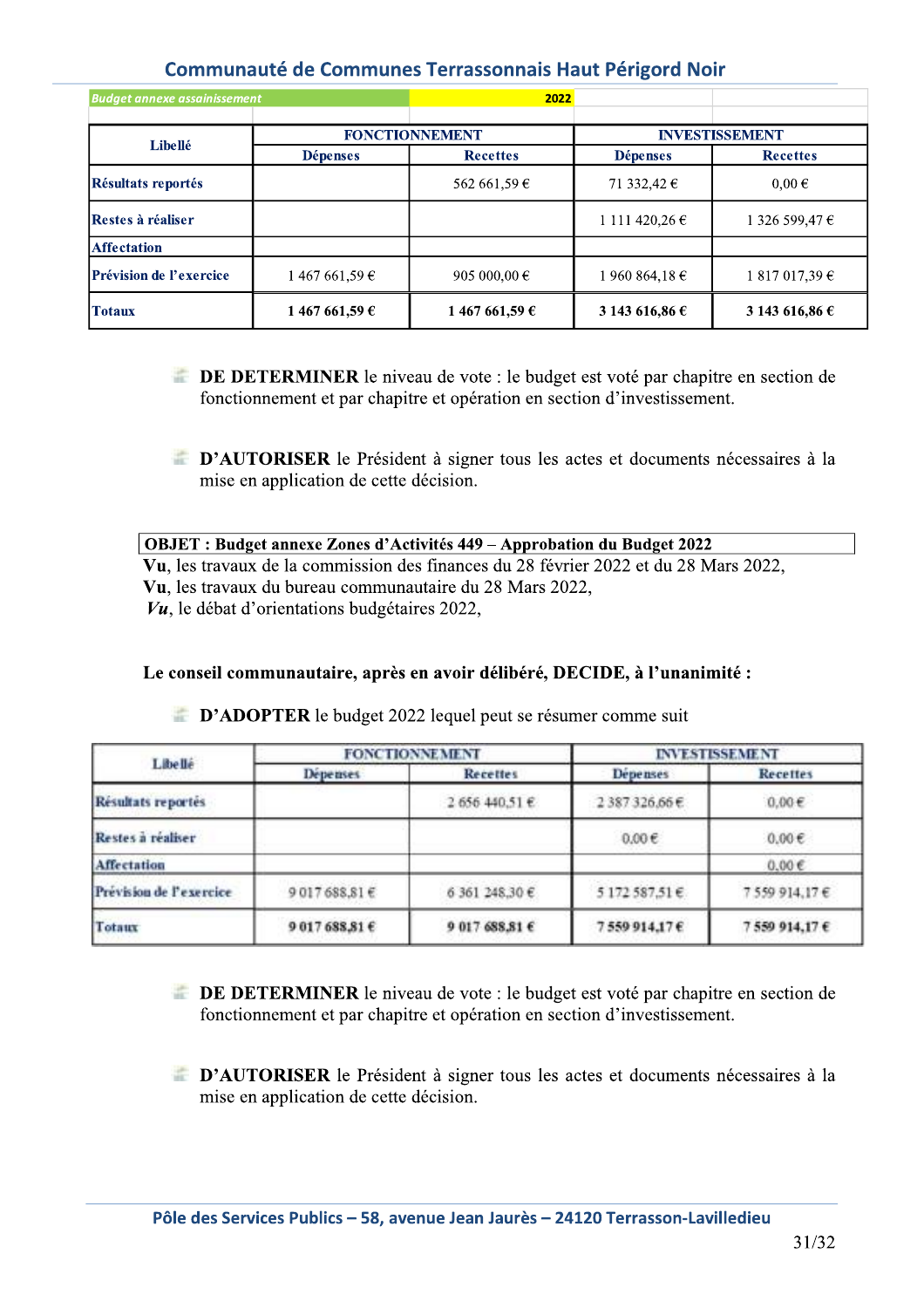#### **OBJET**: Budget Principal 440 – Approbation du Budget 2022

Vu, les travaux de la commission des finances du 28 février 2022 et du 28 Mars 2022,

Vu, les travaux du bureau communautaire du 28 Mars 2022,

 $Vu$ , le débat d'orientations budgétaires 2022,

 $Vu$ , le rapport de présentation budgétaire 2022 adressé à l'appui de la note de synthèse et annexé aux présentes dans le prolongement des dispositions de la loi Notre.

#### Le conseil communautaire, après en avoir délibéré, DECIDE, à l'unanimité :

**D'ADOPTER** le budget 2022 lequel peut se résumer comme suit

| Libellé                   | <b>FONCTIONNEMENT</b> |                 | <b>INVESTISSEMENT</b> |                 |  |
|---------------------------|-----------------------|-----------------|-----------------------|-----------------|--|
|                           | <b>Dépenses</b>       | <b>Recettes</b> | <b>Dépenses</b>       | <b>Recettes</b> |  |
| <b>Résultats reportés</b> |                       | 852 756,90 €    |                       | 648 241,46 €    |  |
| Restes à Réaliser         |                       |                 | 986 653,82 €          | 369 815,19€     |  |
| <b>Affectation</b>        |                       |                 |                       |                 |  |
| Prévision de l'exercice   | 11 942 231,69 €       | 11 089 474,79 € | 3 917 482,58 €        | 3 886 079,75 €  |  |
| <b>TOTAUX</b>             | 11 942 231,69 €       | 11 942 231,69 € | 4 904 136,40 €        | 4 904 136,40 €  |  |

- **EXAMPLE DE DETERMINER** le niveau de vote : le budget est voté par chapitre en section de fonctionnement et par chapitre et opération en section d'investissement.
- **E D'AUTORISER** le Président à signer tous les actes et documents nécessaires à la mise en application de cette décision.

Fin de la séance 23h05

Monsieur Dominique BOUSQUET Président

Madame Bernardette MERLIN Secrétaire de séance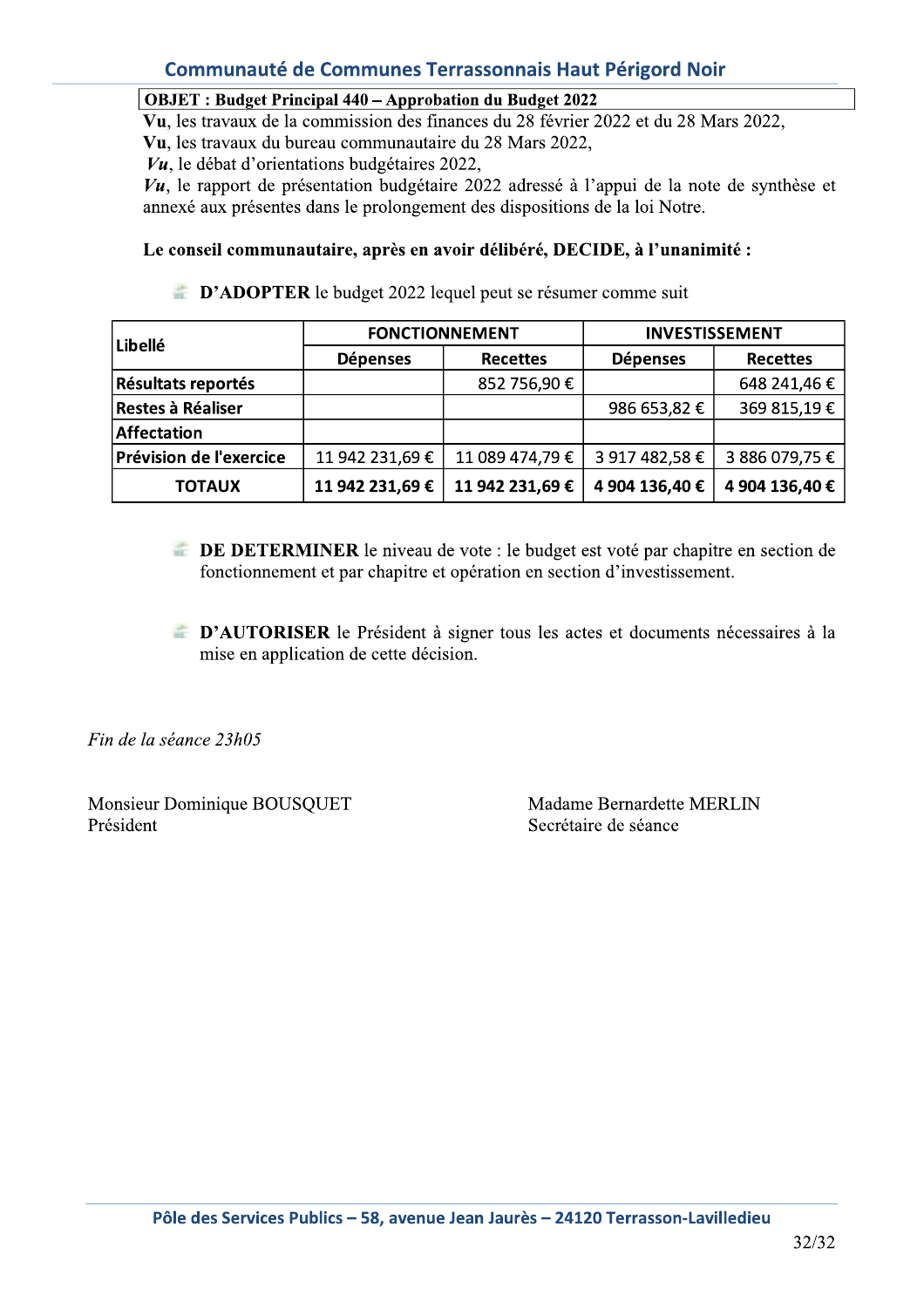



# **NOTE DE PRÉSENTATION BUDGÉTAIRE**

Vu, l'article 107 de la loi du 7 Août 2015 relative à la Nouvelle Organisation Territoriale de la République (Loi Notre),

Vu, l'article L. 1612-8 du Code Général des Collectivités Territoriales,

Vu, l'article L. 5211-36 du Code Général des Collectivités Territoriales,

Vu, les travaux de la commission des finances du 28 février 2022 et du 28 Mars 2022,

Vu, les travaux du bureau communautaire du 28 Mars 2022,

Vu, le débat d'orientations budgétaires 2022 et le rapport présenté

Il est proposé la rédaction de cette note de présentation budgétaire utile à l'instruction des éléments comptables et financiers de la collectivité dont la teneur est retracée aux seins des documents budgétaires.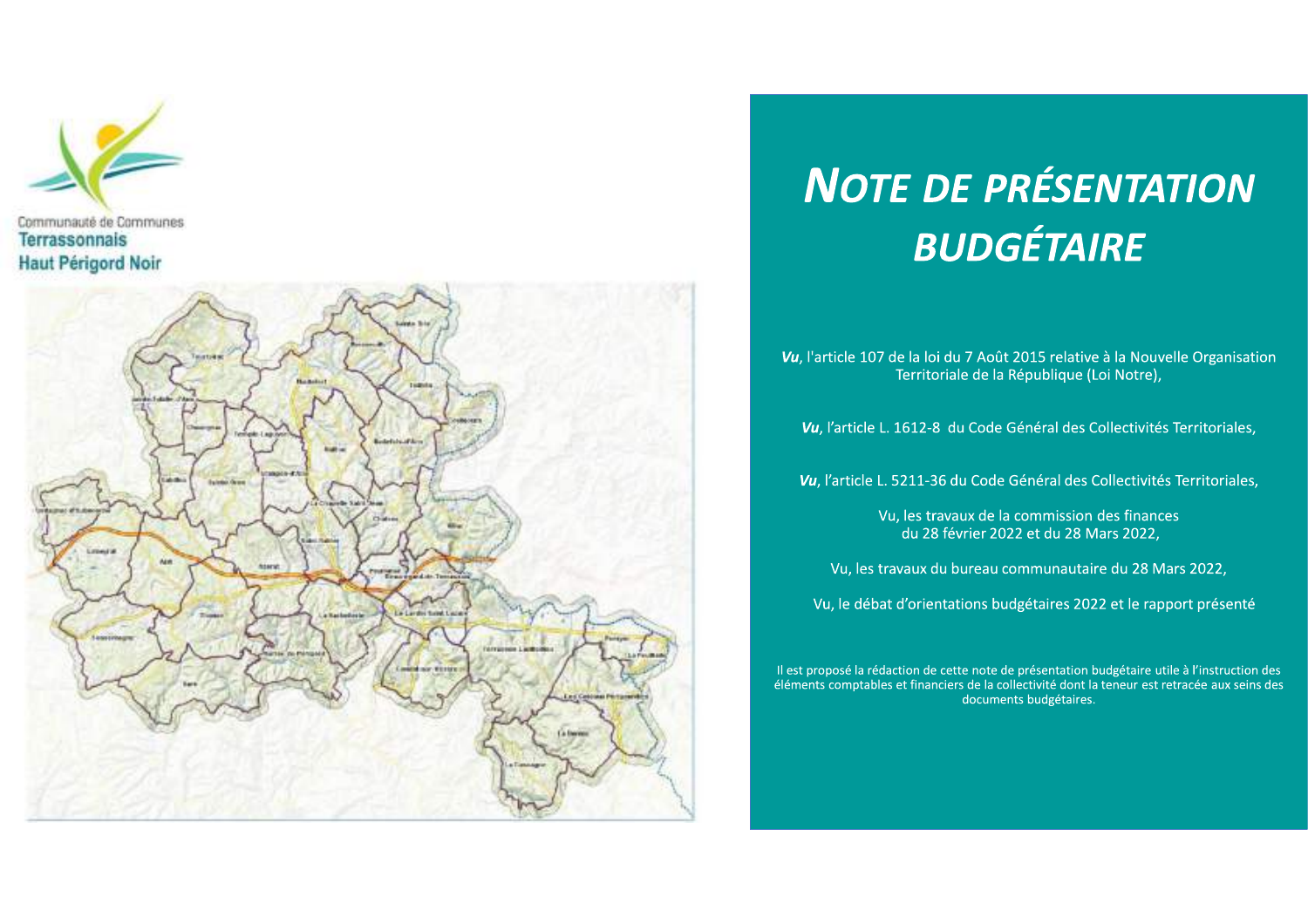



# LE BUDGET 2022

**Traduction des travaux de la** commission des finances

Mise en œuvre des Objectifs déclinés dans le Débat d'Orientations Budgétaires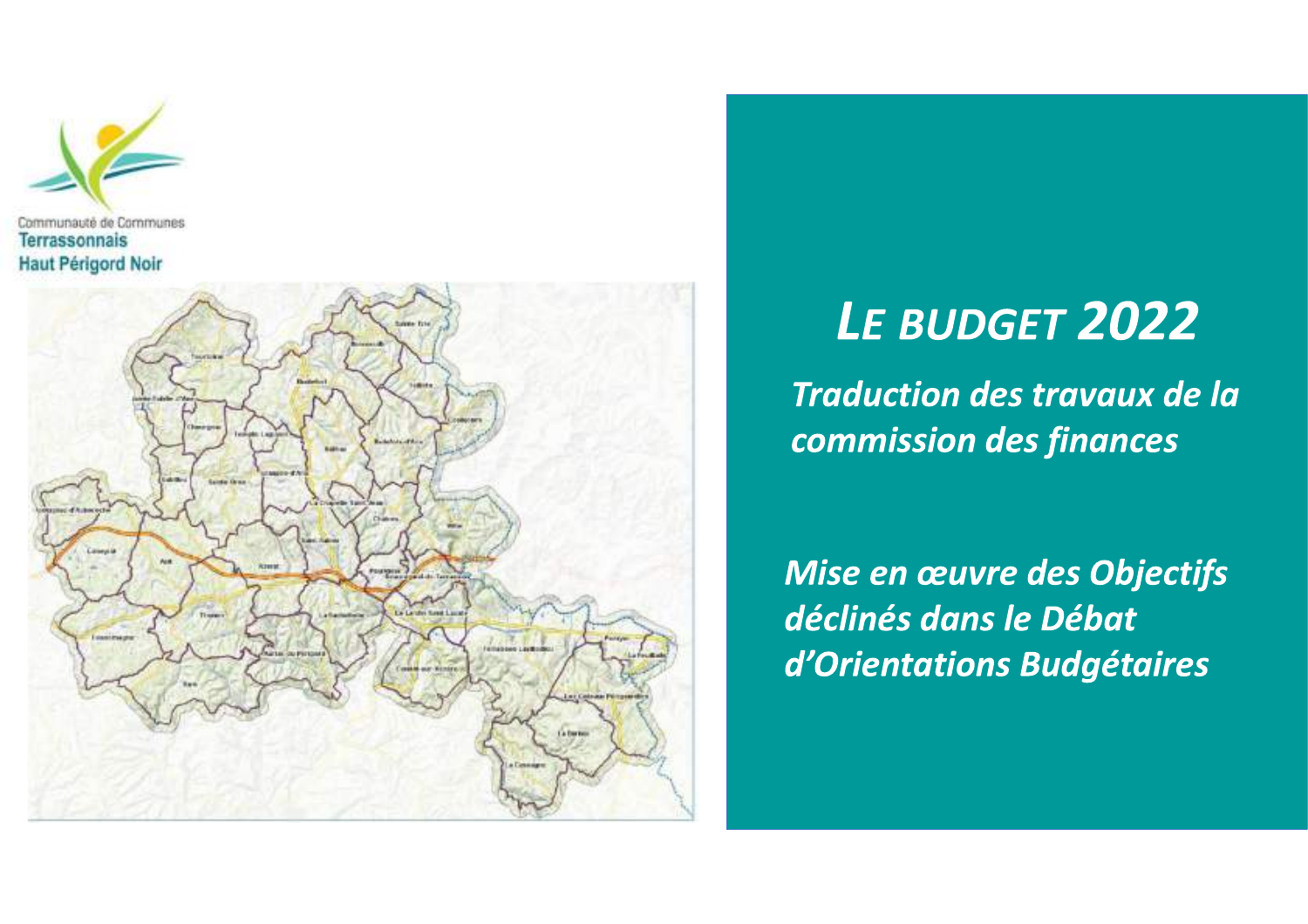

Fiscalité

Budget 2022

# **Rappel des principes constitutifs**

En matière de trajectoire financière

- Le souhait de maintenir une épargne nette au-delà de 250 k€ annuels
- L'anticipation de la baisse de la CVAE en 2022
- Une reprise de la CVAE en 2023

## En matière de fiscalité

- Financement des SM SMBVV et SMBI par la taxe GEMAPI
- Toute nouvelle politique publique nécessite un recours à fiscalité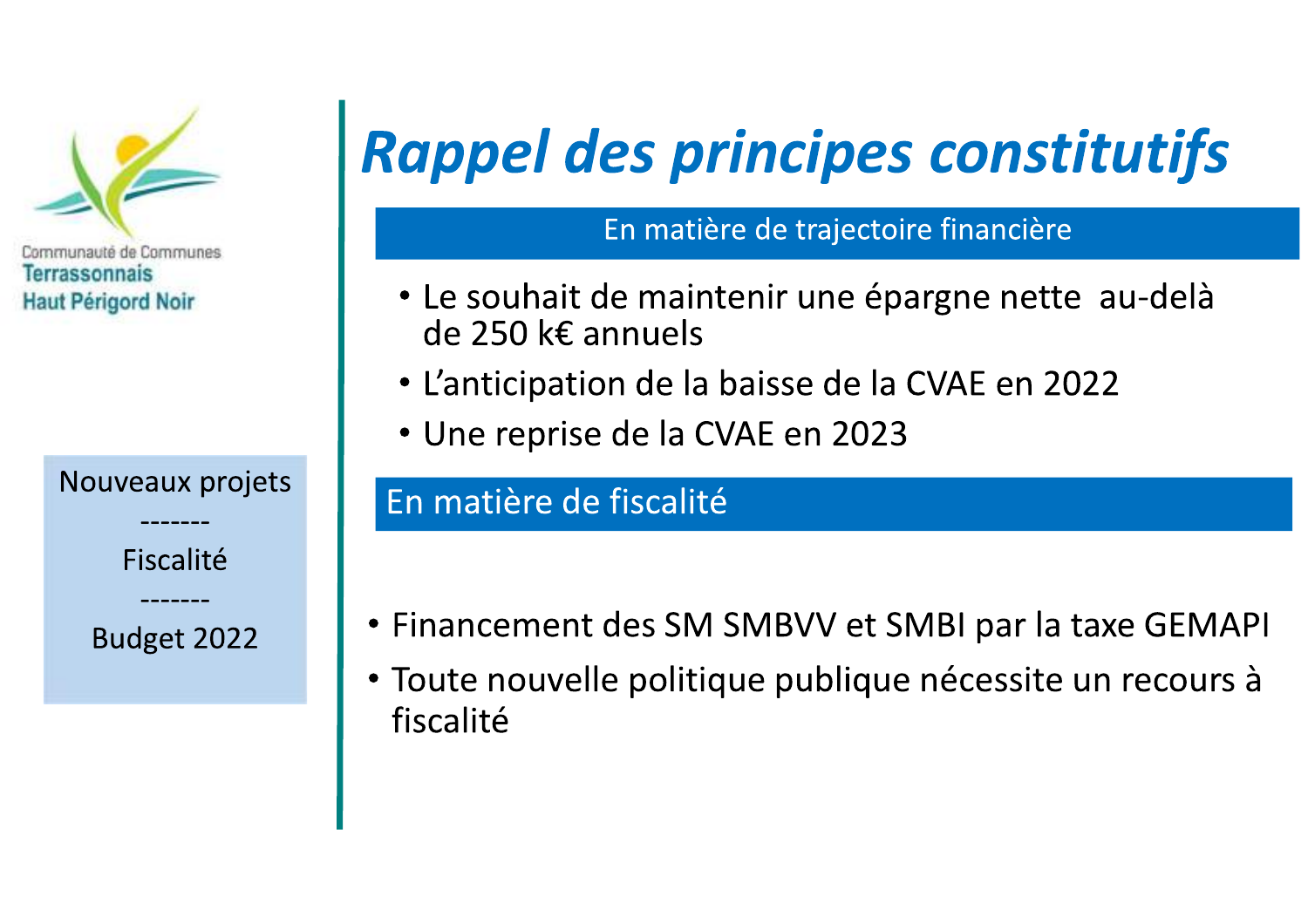# Le budget principal

Les résultats financiers par agrégat

| L'épargne de gestion courante |                                       |                |                 |                 |                 |                              |                 |
|-------------------------------|---------------------------------------|----------------|-----------------|-----------------|-----------------|------------------------------|-----------------|
|                               |                                       |                |                 |                 |                 | <b>CA 2020</b>               |                 |
|                               |                                       | <b>CA 2017</b> | <b>CA 2018</b>  | <b>CA 2019</b>  | <b>CA 2020</b>  | projeté de la<br><b>CVAE</b> | CA 2021         |
|                               | Recettes réelles de fonctionnement    | 9 928 873,03 € | 10 183 844.08 € | 10 298 924.19 € | 10 164 663.81 € | 10 364 663.81 €              | 10 698 100,58 € |
|                               | Dépenses de fonctionnement hors dette | 9 402 511,18 € | 9 761 964.40 €  | 9 970 054,55 €  | 10 061 750.29 € | 10 061 750,29 €              | 10 207 122,90 € |
|                               |                                       |                |                 |                 |                 |                              |                 |
|                               | <b>Epargne de gestion</b>             | 526 361,85 €   | 421 879,68 €    | 328 869,64 €    | 102 913,52 €    | 302 913,52 €                 | 490 977,68 €    |

### L'épargne Brute

| Intérêts de la dette  | 16 668,86 € | 13 918.57 €  | l 126.46€    | 10 269,79€  | 10 269.79€   | 17 991,05 €  |
|-----------------------|-------------|--------------|--------------|-------------|--------------|--------------|
|                       |             |              |              |             |              |              |
| <b>IEpargne Brute</b> | 509 692.99€ | 407 961.11 € | 327 743.18 € | 92 643.73 € | 292 643.73 € | 472 986,63 € |

### L'épargne Nette

| Remboursement du capital de la dette | 74 899.39 €    | 76 190.00 € | 69 030.84€ | 100 556.94 € | 100 556.94 €  | 126 846,15 € |
|--------------------------------------|----------------|-------------|------------|--------------|---------------|--------------|
| sans remboursement des prêts relais  |                |             |            |              |               |              |
| epargne nette:                       | <b>434 793</b> | <b>PO1</b>  | )5.R       |              | 192 086.79 ŧ⊥ | 346 1.       |

2021 : la concrétisation de l'engagement pris au DOB 2021 : Retrouver une épargne au delà de 250 k€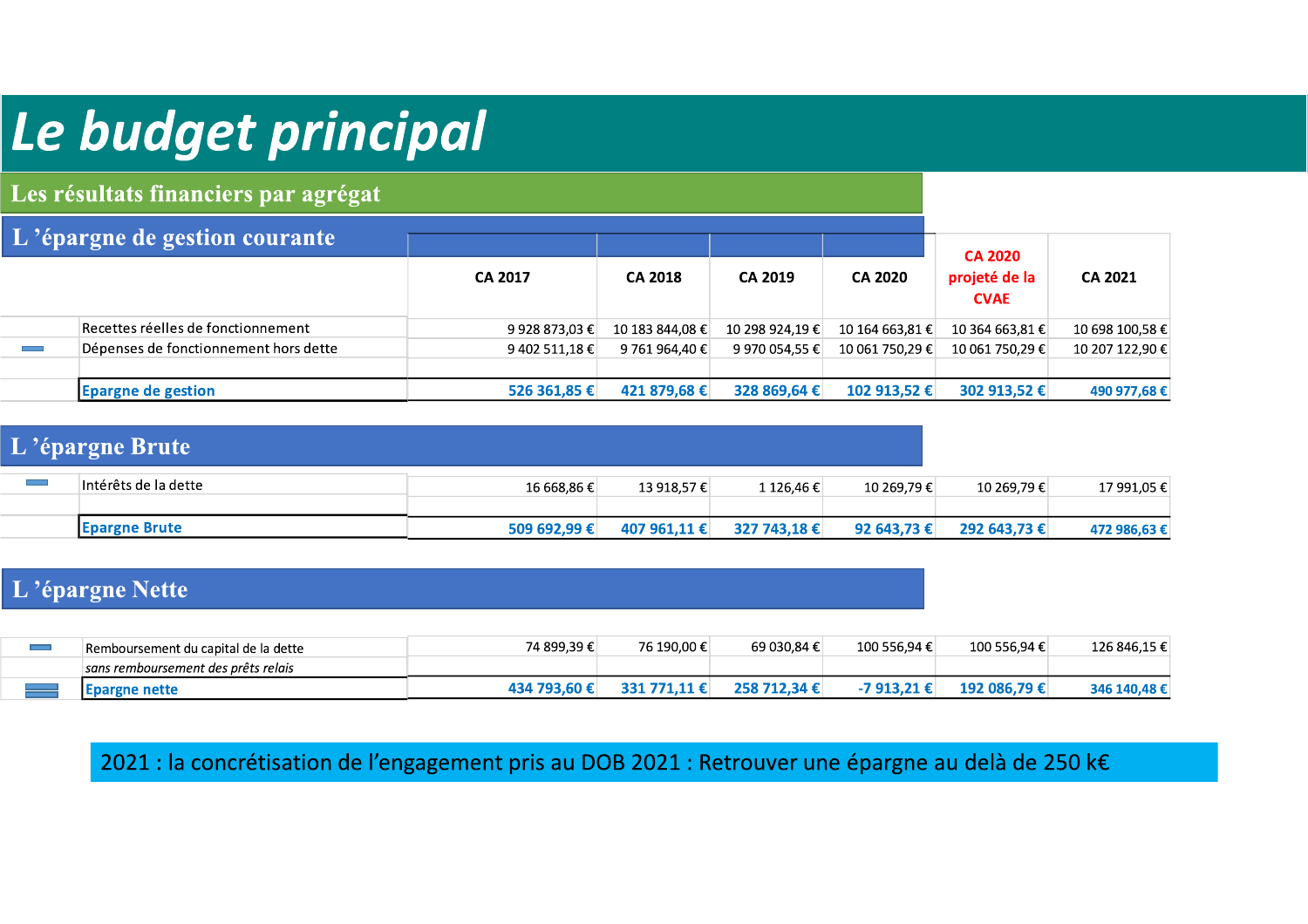

# **LES NOUVEAUX PROJETS**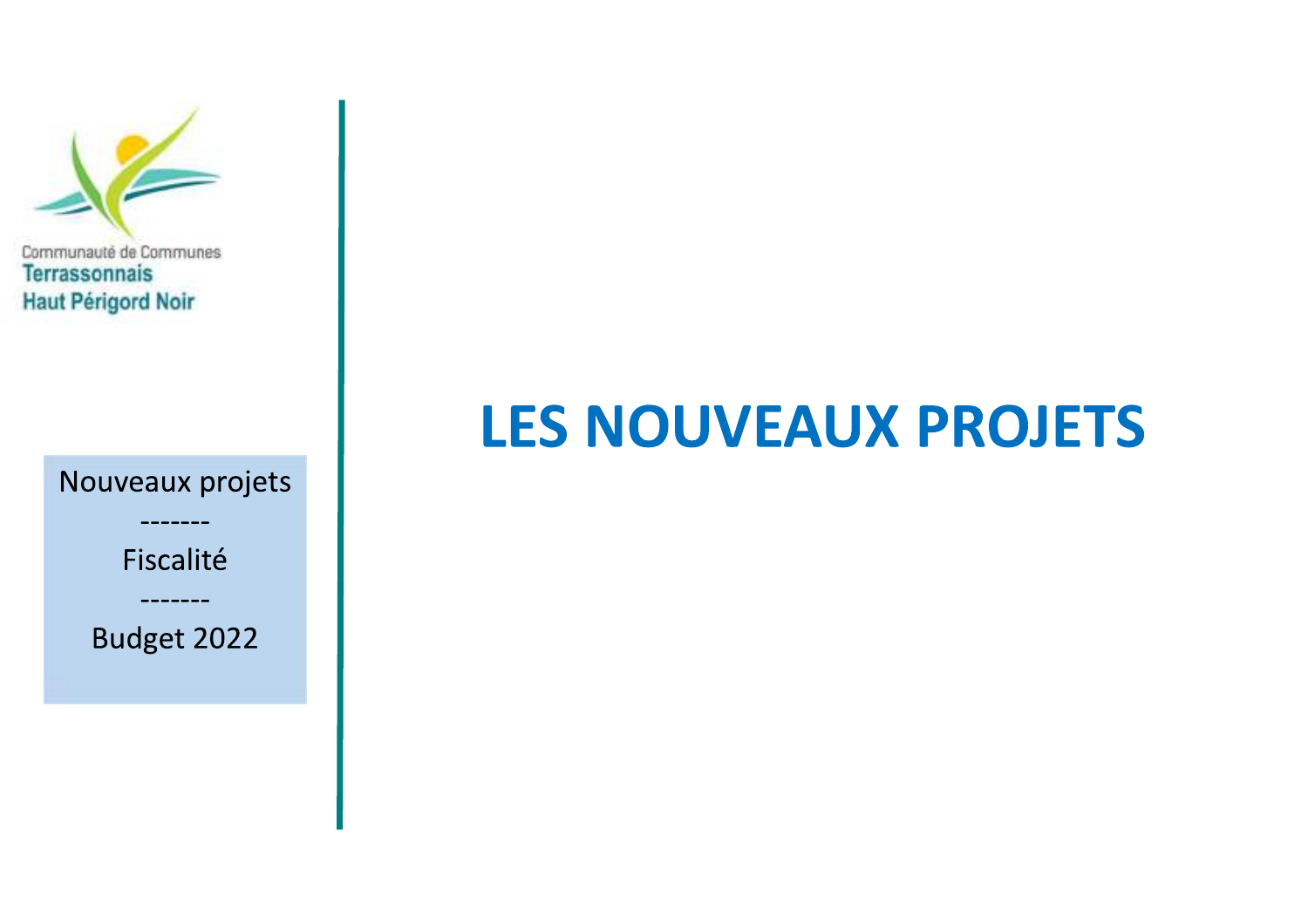

Fiscalité

Budget 2022

# **FONDS DE CONCOURS DEFENSE INCENDIE**

Se doter d'une enveloppe au profit des communes dans le cadre de la mise en place de la défense incendie

Conférence des Maires de décembre 2021



|                   | า⊫          |  |
|-------------------|-------------|--|
| <b>Fonds SDIS</b> | 50 000,00 € |  |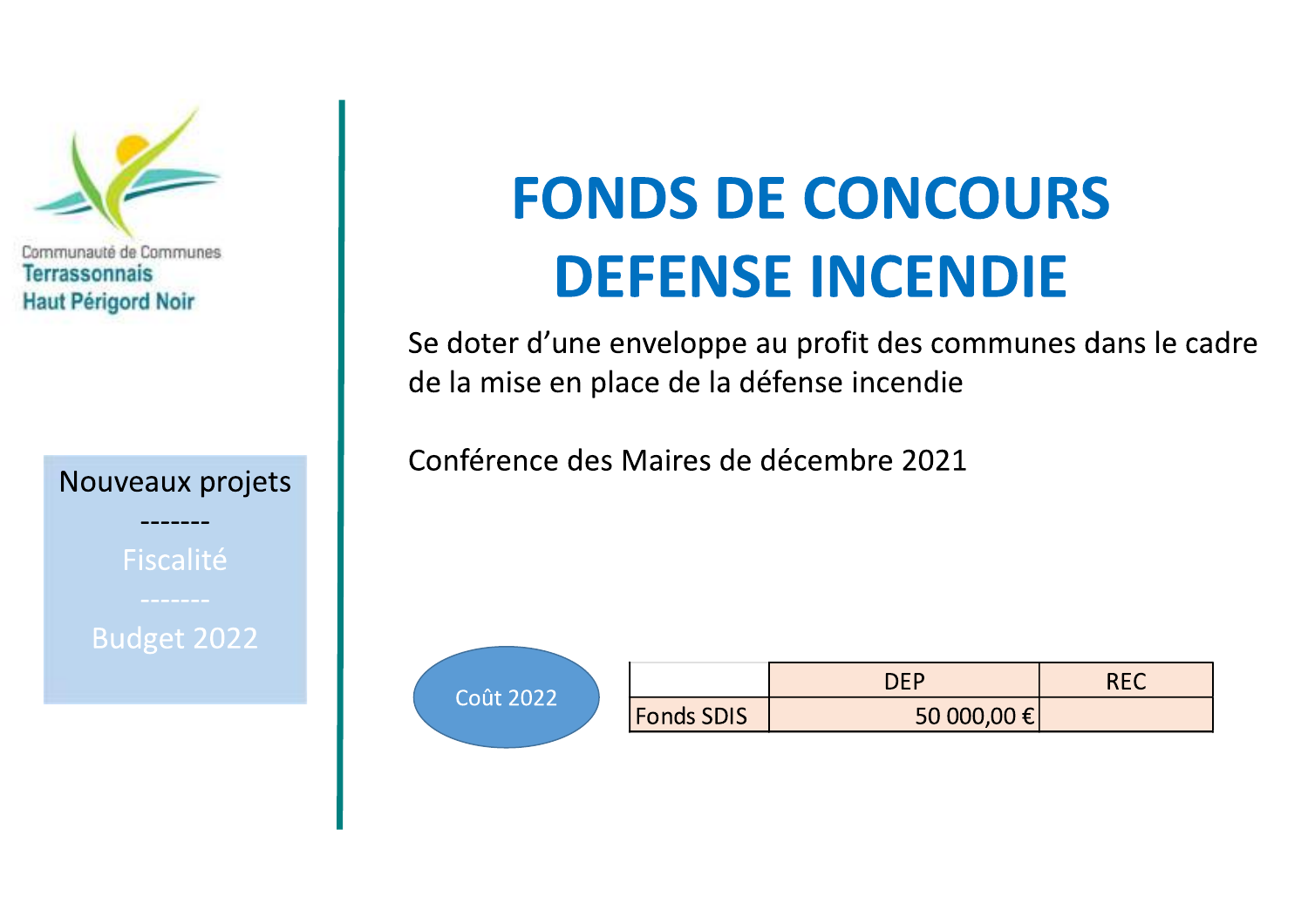

### Nouveaux projets

Fiscalité

## **Budget 2022**

# L'AMELIORATION DE L'HABITAT

Volet Habitat privé intégré à la future ORT

Accompagner les proprios privés dans leur projet d'amélioration de leur habitat

### **Objectifs:**

améliorer le confort des logements,

Durée : 5 ans

- valoriser l'offre locative.
- dynamiser l'activité économique liée au bâtiment.

### **Quels sont les axes d'intervention de la CCTHPN ?**

- La lutte contre l'habitat indigne et très dégradé,
- L'amélioration de la performance énergétique et la lutte contre la précarité énergétique,
- vieillissement de la population et le maintien pers âgées / handicapées à leur domicile,
- La lutte contre la vacance,
- L'accélération à l'accession à la propriété,
- L'encouragement au développement de l'« éco-rénovation » (utilisation de matériaux de construction biosourcés et géosourcés.

### $Outil:$

Aide financière pour les propriétaires bailleurs occupants

**Conseils techniques** 

Crédit qui viennent abonder les crédits de l'ANAH



|             | <b>DEP</b>   | <b>RFC</b> |
|-------------|--------------|------------|
| <b>OPAH</b> | 251 500,00 € |            |
|             | 17 500,00 €  | 9 512,50 € |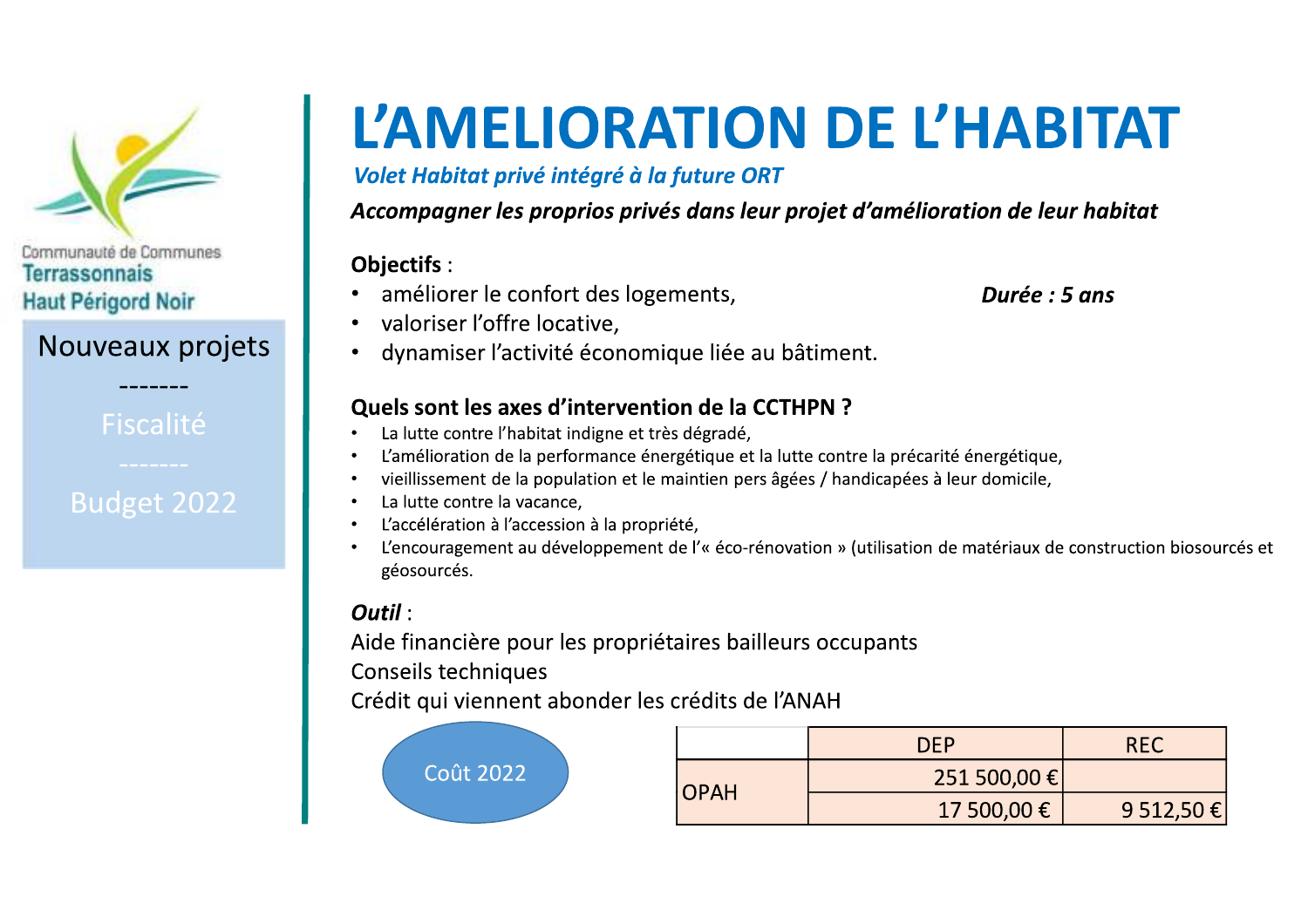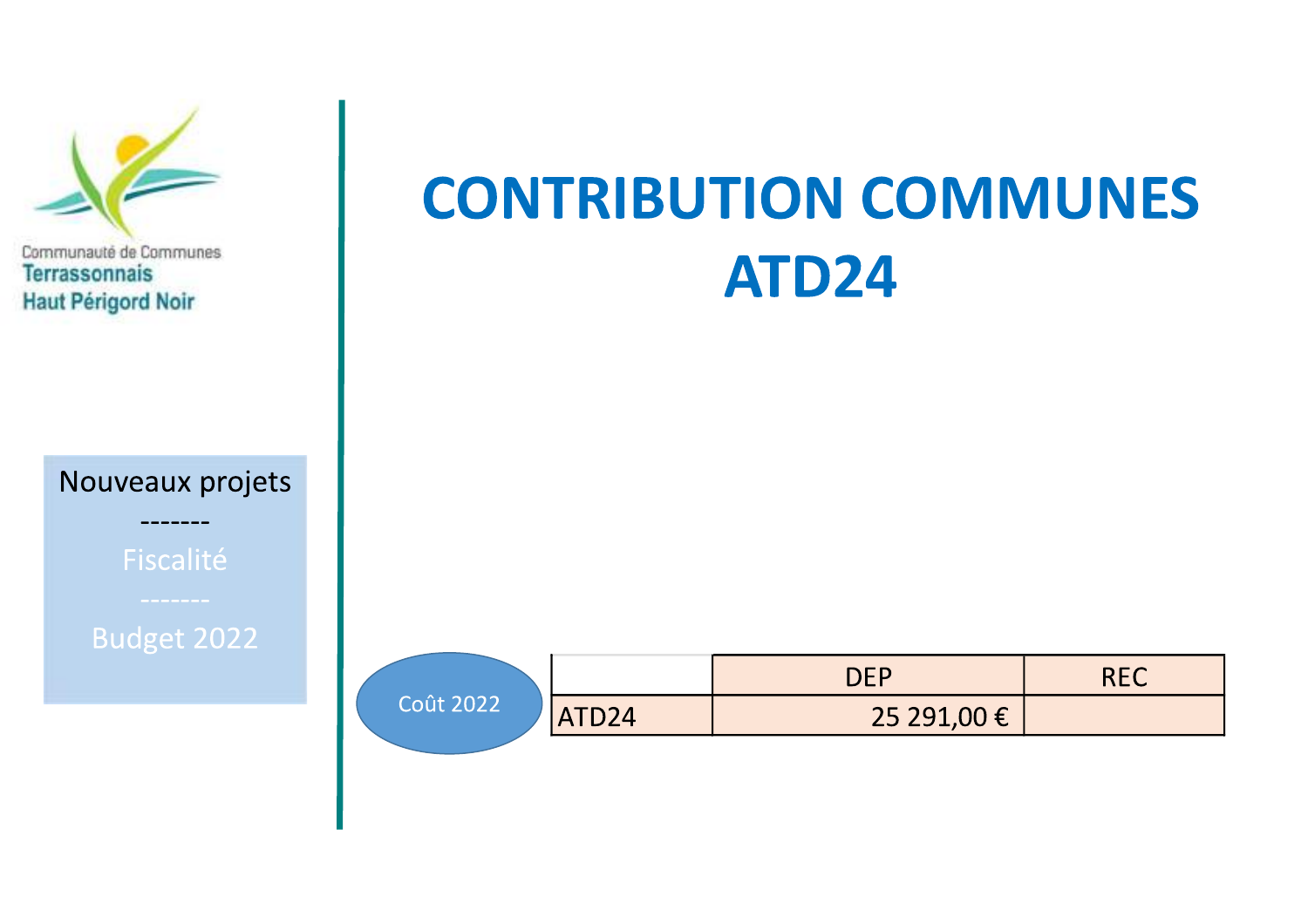

# **ETUDE MOBILITE**

| t 2022 |                       | <b>DFP</b>  |             |
|--------|-----------------------|-------------|-------------|
|        | <b>Etude Mobilité</b> | 60 000,00 € | 48 000,00 € |

# **Travaux sur la compétence** activités pleine nature



Coû

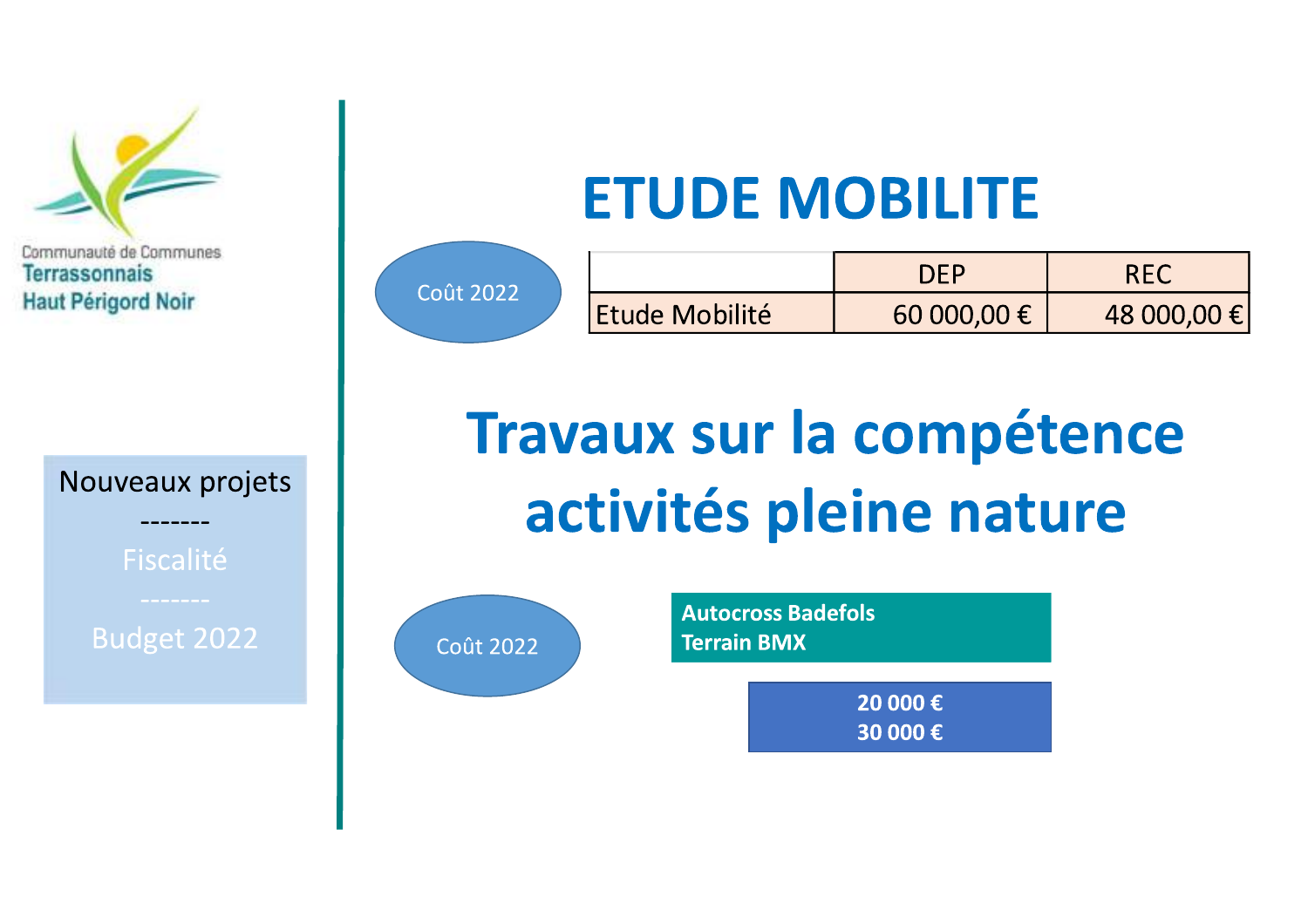

# **PROJET ALIMENTAIRE TERRITORIAL**

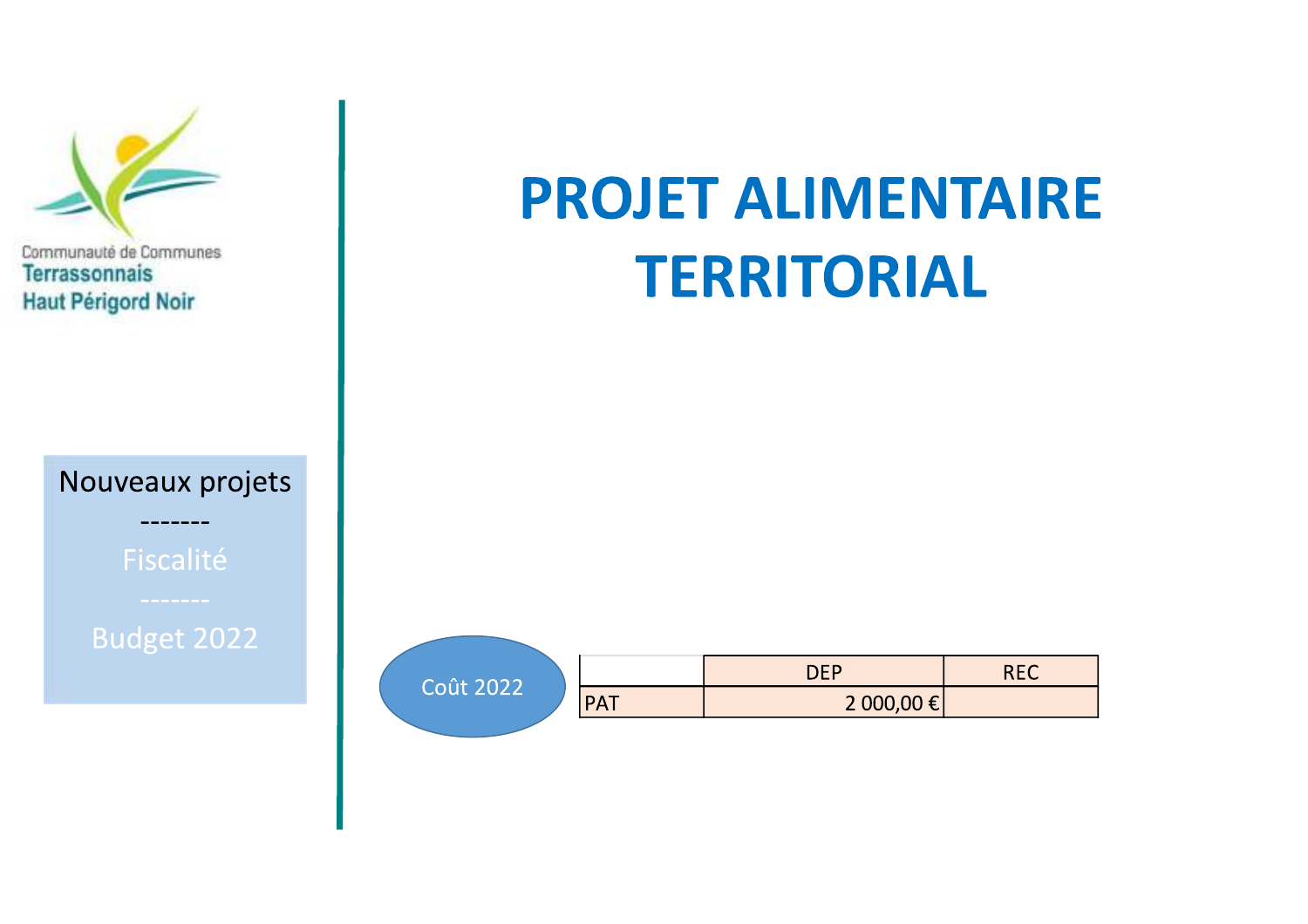

# **OUTIL DE GESTION DE LA TAXE DE SEJOUR**

Se doter d'un outil performant de pilotage de la taxe de séjour avec pour objectifs :

≻ Optimisation de la collecte de la taxe de séjour

> Observatoire de l'hébergement touristique sur notre territoire

Coût Investissement : 4 250€ Coût maintenance annuelle : 2 500€

| Coût 2022 |
|-----------|
|           |

|             | DE P       | <b>REC</b> |
|-------------|------------|------------|
| Logiciel    | 4 250,00 € |            |
| Taxe séjour | 1 296,00 € |            |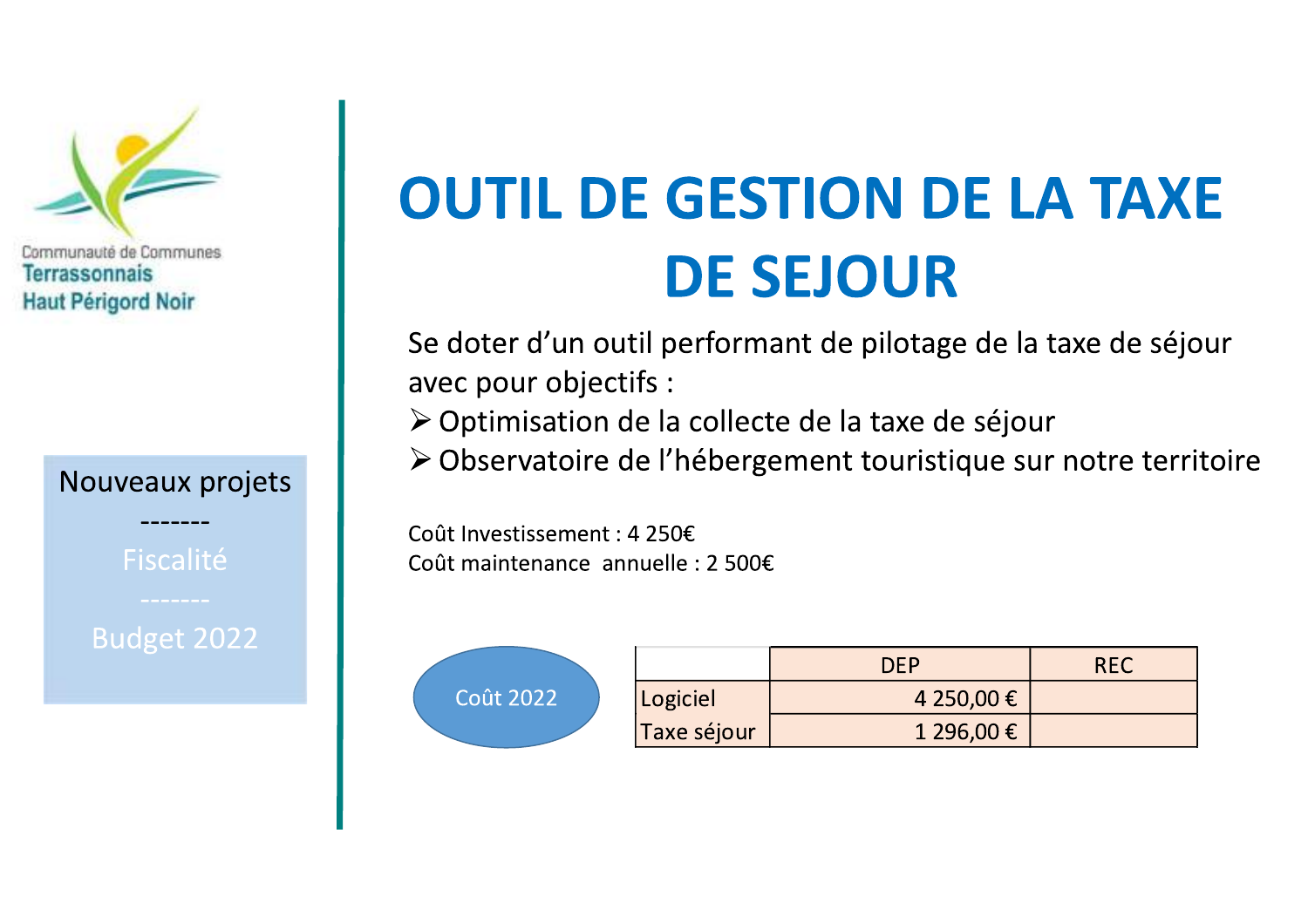

# **La FISCALITE**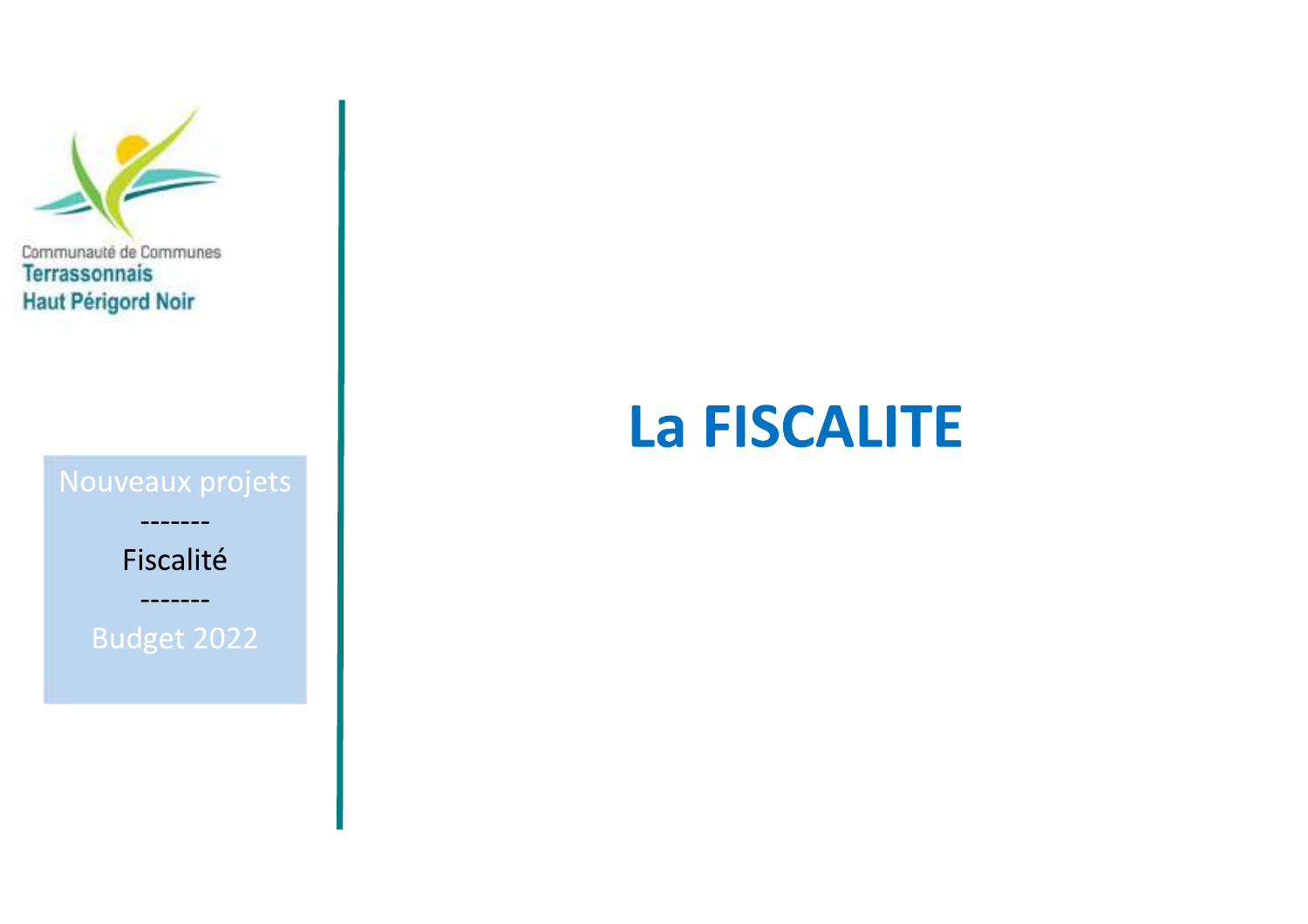Le vote des Taux de fiscalité

## En matière de fiscalité entreprise

La communauté de communes est de droit en FPU

CFE: 25,11 %

Lissage sur 12 ans

## Produit prévisionnel : 2 154 686 €

## En matière de fiscalité Ménage

**Vote des taux** Foncier bâti: 4,39 % Foncier non bâti: 16,65 % Produit prévisionnel Foncier bâti : 1 065 611 € Foncier non bâti : 155 173 €

**Contribution GEMAPI** 

Produit 2021 : 90 932 € 31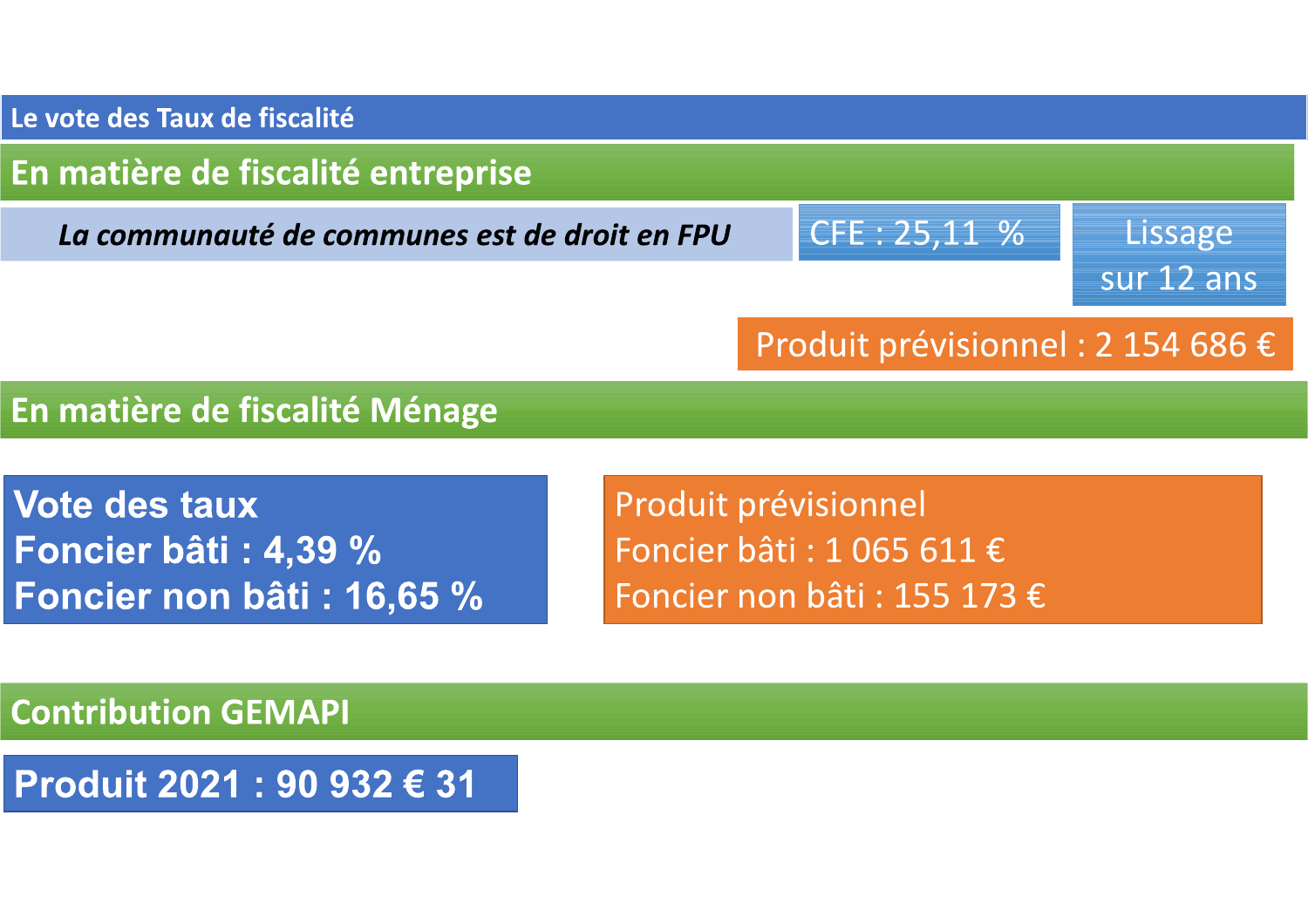## Le vote du Taux de foncier bâti : simulation

| <b>Bases 2022</b>        | 24 258 000 |      |                      |              |
|--------------------------|------------|------|----------------------|--------------|
| Taux 2021                |            | 2,95 |                      |              |
| Produit avec taux 2021   |            |      |                      | 714 940,00 € |
| <b>Hausse du produit</b> |            |      | Scenario + 350 000 € |              |
| Soit un produit total de |            |      | 1 064 940,00 €       |              |

Nouveau taux 4,39%

## Situation vis-à-vis de l'administré

| <b>Effet revalorisation de la base</b><br>La situation 2021 |             |                                                       |                          |               |             | 2022  |                                          |                   |
|-------------------------------------------------------------|-------------|-------------------------------------------------------|--------------------------|---------------|-------------|-------|------------------------------------------|-------------------|
| <b>Bases de</b><br>foncier bâti                             | <b>Taux</b> | <b>Montant</b><br>payé par<br>l'administré<br>à la CC | <b>Evolution</b><br>base | Montant payé  | <b>Taux</b> |       | Montant payé par<br>l'administré à la CC | <b>Différence</b> |
| 1500                                                        | 2,95%       | 44,25 €                                               | 51                       | 1,50 €        |             | 4,39% | $65,85 \in$                              | 21,60             |
| 2 000                                                       | 2,95%       | 59,00 €                                               | 68                       | $2,01 \in$    |             | 4,39% | 87,80 €                                  | 28,80             |
| 2 2 0 0                                                     | 2,95%       | 64,90 €                                               | 74,8                     | 2,21 €        |             | 4,39% | 96,58 €                                  | 31,68             |
| 2 500                                                       | 2,95%       | 73,75 €                                               | 85                       | $2,51 \notin$ |             | 4,39% | 109,75 €                                 | 36,00             |

21,60€ 28,80€ 31,68€ 36,00€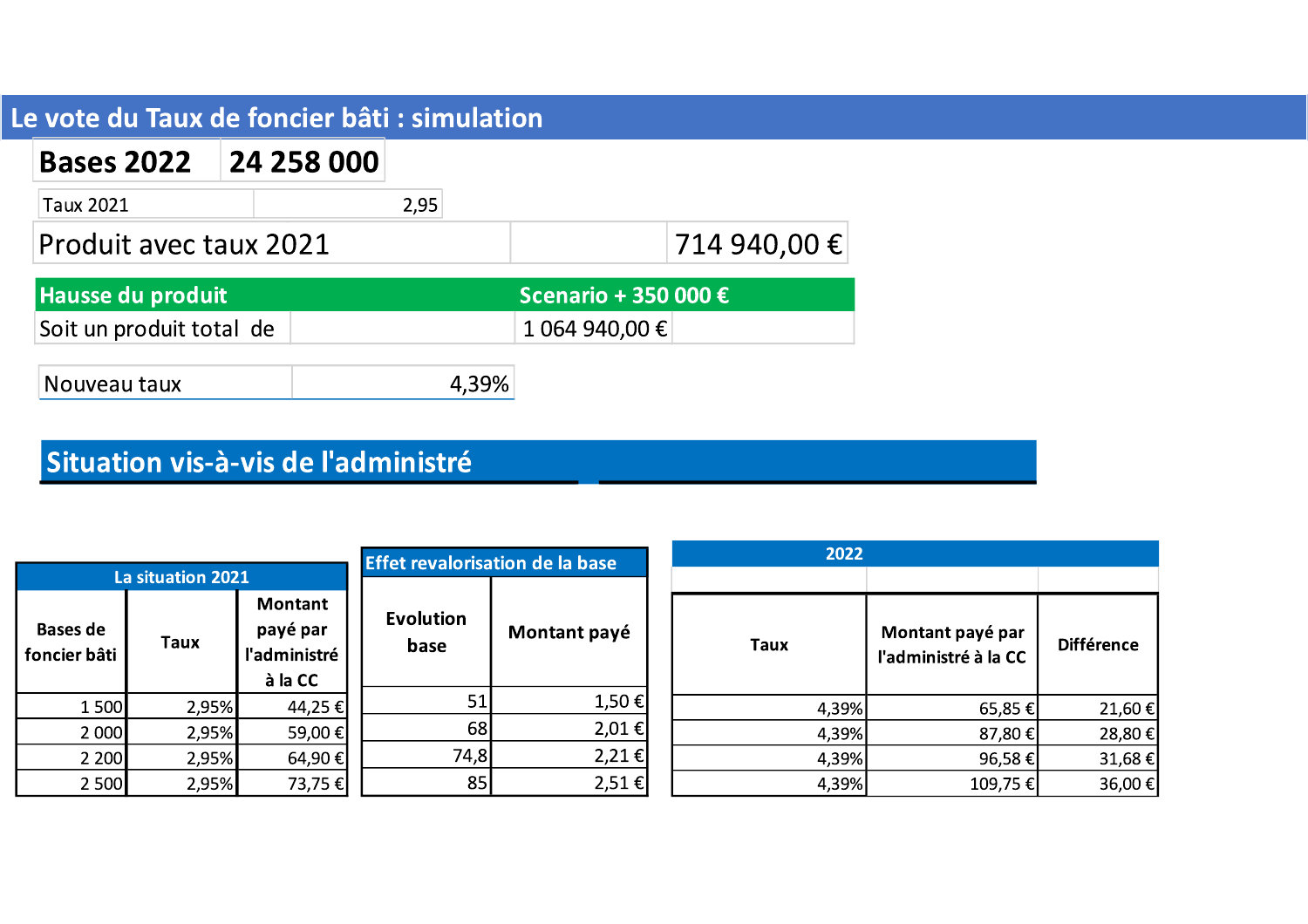

# Eléments de comparaison en matière de fiscalité

| <b>Comparatif des taux - EXERCICE 2020</b> |                  |            |                      |            |                                            |  |
|--------------------------------------------|------------------|------------|----------------------|------------|--------------------------------------------|--|
| Foncier bâti                               |                  |            | <b>CFE</b>           |            | <b>Commentaire</b>                         |  |
| <b>Communauté de communes</b>              | <b>Bases</b>     | Taux       | <b>Bases</b>         | Taux       |                                            |  |
| Terrassonnais Haut Périgord Noir           | 25 826 000,00 €  |            | 2,95 12 057 000,00 € |            | 25,11 Taux de CFE en cours d'harmonisation |  |
| Vallée de l'Homme                          | 19 265 000,00 €  | 7,84       | 3 733 000,00 €       | 29,49      |                                            |  |
| Sarlat Périgord Noir                       | 20 310 000,00 €  | 2,36       | 5 722 000,00 €       | 28,38      |                                            |  |
| Pays de Fénelon                            | 10 087 000,00 €  | 4,91       | 1 315 000,00 €       | 26,59      |                                            |  |
| Domme Villefranche du Périgord             | 9 892 000,00 €   | 4,69       | 1 258 000,00 €       | 25,98      |                                            |  |
| Vallée Dordogne Forêt Bessede              | 10 404 000,00 €  | $11,69$ FA |                      | *23,43+CNE | CC en fiscalité additionnelle              |  |
| Isle Loue Auvézère en Périgord             | 12 475 000,00 €  | 2,23       | 2 096 000,00 €       | 24,48      |                                            |  |
|                                            |                  |            |                      |            |                                            |  |
|                                            |                  |            |                      |            |                                            |  |
|                                            |                  |            |                      |            |                                            |  |
| Communauté d'agglomération                 |                  |            |                      |            |                                            |  |
| <b>Brive</b>                               |                  |            | 39 241 000,00 €      | 31,72      |                                            |  |
| Périgueux                                  | 114 493 000,00 € |            | 3,74 30 851 000,00 € | 27,76      |                                            |  |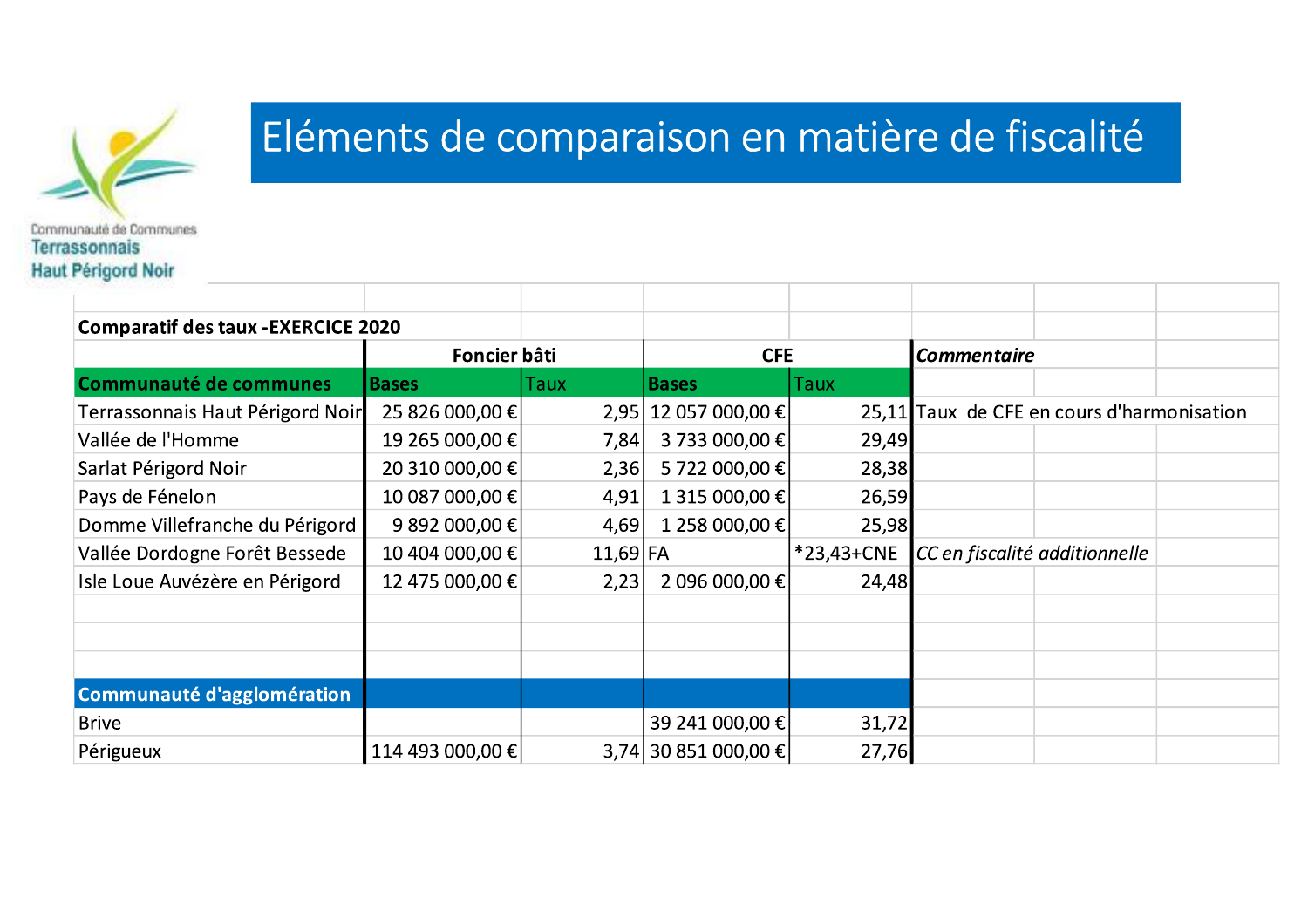

Fiscalité

Budget 2022

# Conseil Communautaire 4 avril 2022 **VOTE** des taux de contributions directes

Cotisation Foncière des entreprises CFE : 25,11%

Taxe foncière sur les propriétés bâties : 4,39%

Taxe foncière sur les propriétés non bâties : 16,65%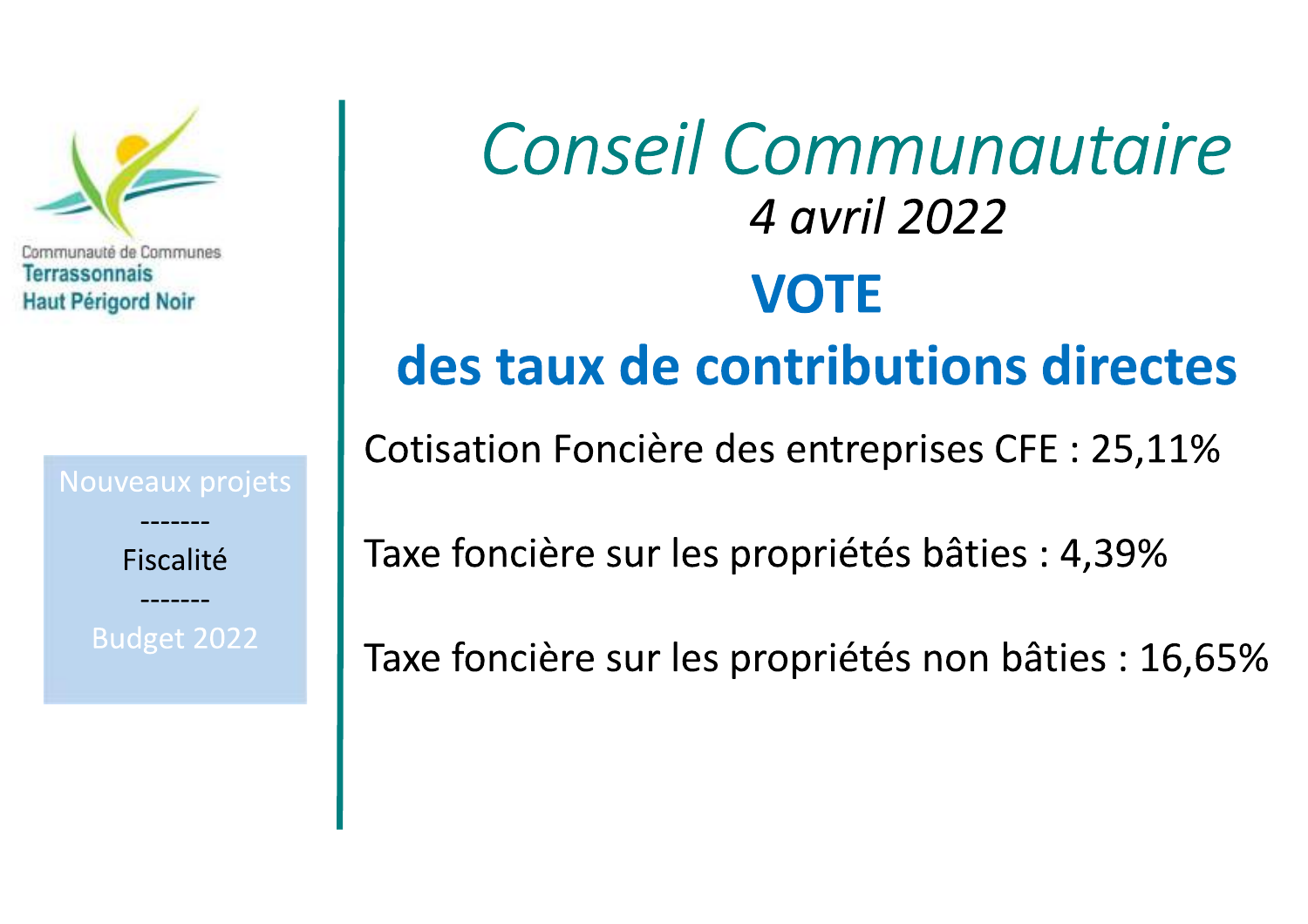

Fiscalité

Budget 2022

# Conseil Communautaire 4 avril 2022

# VOTE des taux de Taxe d'Enlèvement des Ordures Ménagères pour le secteur du

# **SIRTOM de Brive**

| Communes                 | <b>Bases Prévi</b><br>2022 | Montant Total<br>Fiscalisé 2022<br>particuliers | Taux 2022 |  |
|--------------------------|----------------------------|-------------------------------------------------|-----------|--|
| <b>CHATRES</b>           | 174 177                    | 9547 $\epsilon$                                 | 5,48%     |  |
| CONDAT SUR VEZERE        | 709 930                    | 29 978€                                         | 4,22%     |  |
| LA BACHELLERIE           | 784 415                    | 40 979€                                         | 5,22%     |  |
| LA CASSAGNE              | 162 401                    | 9 3 5 1 $\epsilon$                              | 5,76%     |  |
| LA FEUILLADE             | 613 998                    | 30 018 €                                        | 4,89%     |  |
| <b>LADORNAC</b>          | 323 602                    | 17 956 €                                        | 5,55%     |  |
| LE LARDIN ST LAZARE      | 1 365 460                  | 72 608€                                         | 5,32%     |  |
| LES COTEAUX PERIGOURDINS | 445 233                    | 25 303 €                                        | 5,68%     |  |
| <b>PAZAYAC</b>           | 631 681                    | 36 304 €                                        | 5,75%     |  |
| <b>ST RABIER</b>         | 475033                     | 27 896€                                         | 5,87%     |  |
| <b>TERRASSON</b>         | 5039244                    | 272 013 €                                       | 5,40%     |  |
|                          | 10 725 174 $\epsilon$      | 571 953 €                                       |           |  |